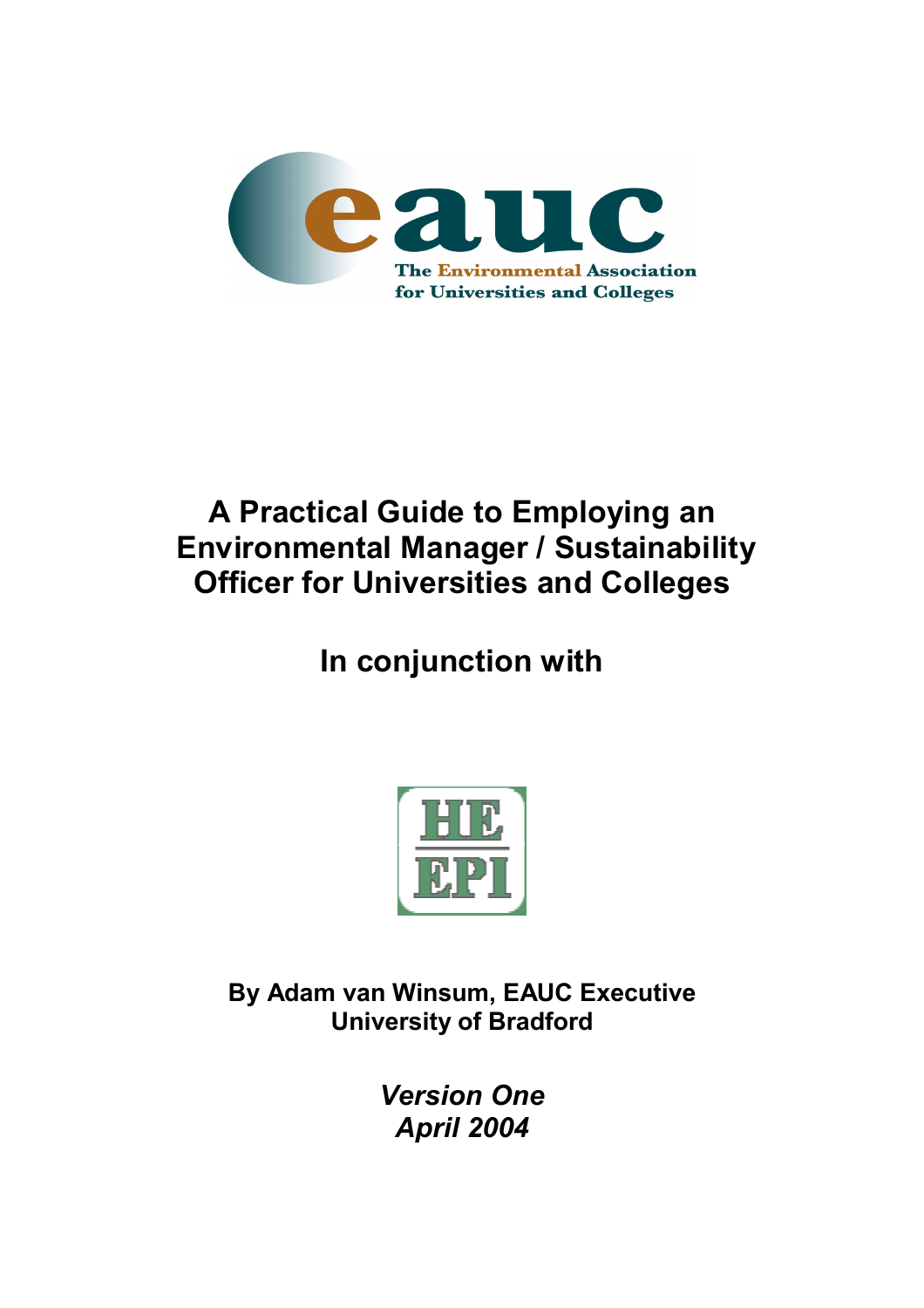### **Foreword**

Over the past three or four years the number of environmental managers in the higher and further education sector has steadily risen. The EAUC has been there to support these new positions and offer informal guidance and support. Increasingly, colleges and universities are expected to take a more proactive approach to managing their environmental impacts across a range of disciplines such as energy and waste management, travel planning and procurement. Whereas in the past many institutions have passed specific duties to existing members of staff they are now realising the need for specialist knowledge and expertise.

We are delighted to produce this guide for the benefit of our existing members and to those organisations yet to appoint. Directors of Estates at universities and colleges have approached my colleagues and I many times in the past two or three years about *how*, *who* and *what* they should do to appoint an environmental manager. It's encouraging the question of *why* is no longer being asked with many recognising the need but just uncertain of how to go about it.

This guide is designed to help you appoint an environmental manager. As time goes by we intend to review and update this guide to ensure current best practice continues to be documented. The guide has been developed in partnership and with input from the Institute of Environmental Management & Assessment and the Higher Education Environmental Performance Improvement project. I am delighted that our strategic partnership with both is able to provide support and guidance for those of you working in the FHEI sector now and in the future.

Andy Nolan Convenor, Environmental Association for Universities and Colleges

I welcome the opportunity to write a few words to both introduce this guide and highlight its importance as an 'aid memoir' to learned establishments in their quest to recruit the appropriate environmental staff, to spearhead their approach to ensuring 'best environmental practices' are being adopted in their colleges and universities.

I applaud EAUC for identifying the need for this handbook and I know those of you that discover it, will find it essential reading.

There has never been a more important time for Institutes such as ours to work with organisations like EAUC to ensure 'the environment' is firmly in the minds of everybody, as a main consideration in all businesses and not merely an addition to be tackled as or when time and resources allow.

Large establishments, such as our colleges and universities, have a major role to play in ensuring they lead by example, when it comes to dealing with all aspects of the environment. They need to recruit dedicated, hardworking environmental personnel, who at times will despair when they find their important messages being ignored, or dismissed out of hand, by superiors and peers alike, but have the resolve to follow their ideas and beliefs right through to a successful conclusion.

Such individuals don't grow on trees, but they certainly can help to preserve them! Happy hunting.

 $QQ$ 

Russell Foster Chief Executive, Institute of Environmental Management and Assessment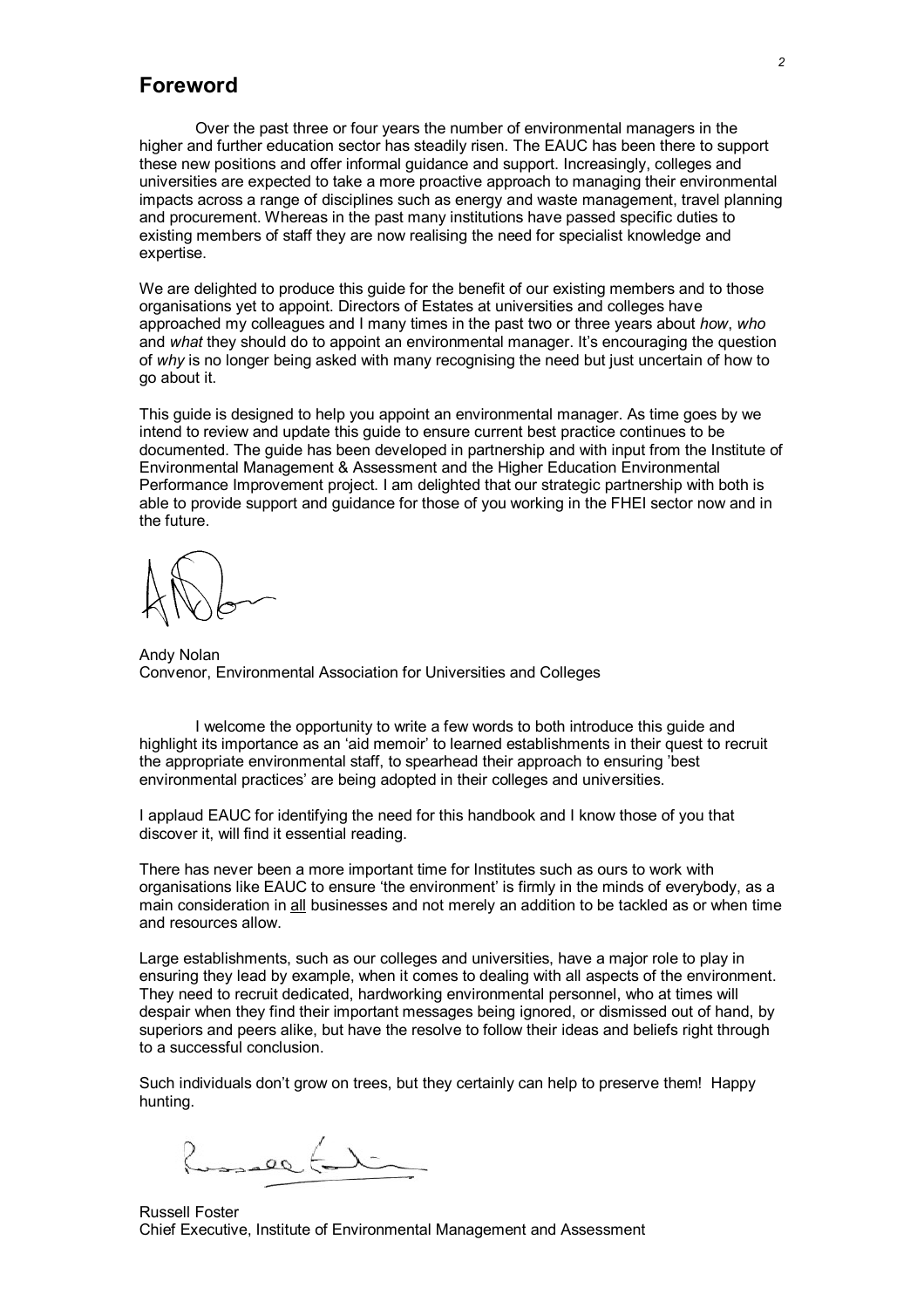| Appendix Three - Business Case - Total costing for Appointment 40 |  |
|-------------------------------------------------------------------|--|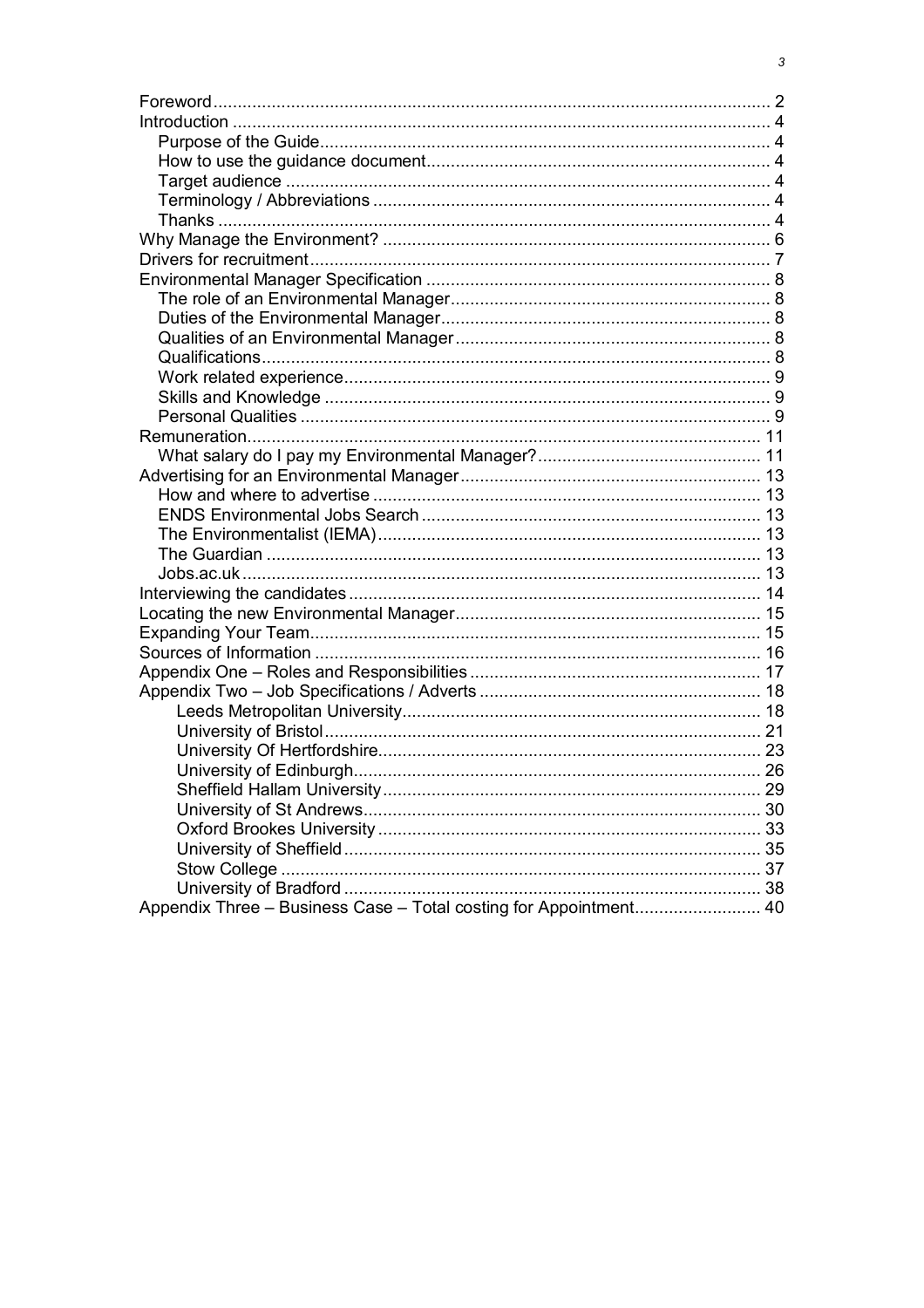### **Introduction**

### **Purpose of the Guide**

The main purpose of this guide is to help those FHEI's that do not have an environmental manager at present or are planning to recruit one and require advice on how best to do this.

It draws upon the experience of the EAUC Executive and key EAUC members, whom have either recruited an environmental manager or themselves been the appointed individual. It is written as a practical account of how to best recruit for this position.

### **How to use the guidance document**

Although this guide covers some of the main drivers and reasons for recruiting an environmental manager (i.e. social, economic and environmental responsibilities) it is assumed that the reader of this guide has already gained senior management approval for such an appointment, or by studying this guide will be able to strengthen their business case for appointment.

This position is often broader than just 'managing the environment', and include areas of responsibility such as the sustainability, procurement, curriculum greening, transport and community issues. However, for simplicity, the term is used e*nvironmental manager* is used throughout (but this includes other positions such as sustainability officer, environmental coordinator).

### **Target audience**

It is intended that the guide will be of value and relevance to a number of FHEI disciplines including personnel, estates and facilities management, ancillary services, finance and purchasing office and academia, who all have a role to play in a successful appointment.

### **Terminology / Abbreviations**

CPD – Continual Professional Development EAUC – Environmental Association for Universities and Colleges EMS – Environmental Management Systems FE – Further Education F/HEI – Further and/or Higher Education Institution HE – Higher Education IEMA – Institute of Environmental Management and Assessment SD – Sustainable Development

### **Thanks**

The author would like to thank all contributors, EAUC Members, the EAUC Executive for their contributions to this guidance document and in particular:

Russell Foster **IEMA** 

Nicola Corrigan University of Hertfordshire Sue Haile University of Newcastle upon Tyne Paul Lumley **Paul Lumbers** Paul Lumbersity of Portsmouth Andrew Nolan **No. 2018** University of Sheffield Iain Patton<br>
Io-Anne Seabrook **Interval College of Technology**<br>
University of Derby University of Derby Gillian Sinnott **Wigan & Leigh College** David Somervell **David Somervell University of Edinburgh**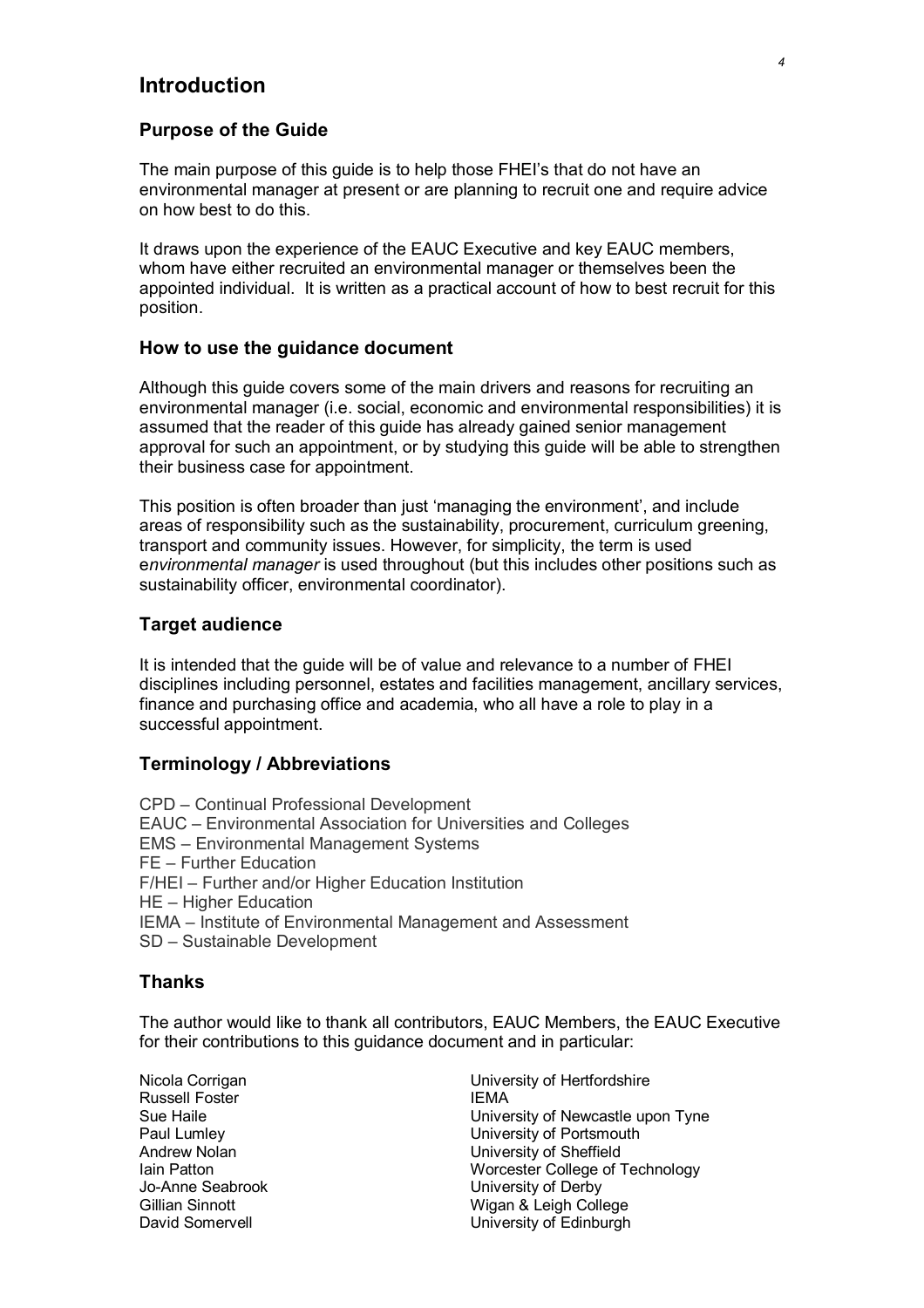Amanda Tolson Sheffield Hallam University Harriet Waters **National Community** Controller Controller Controller Controller Controller Controller Controller Mark Warner **Mark Warner Leeds Metropolitan University** Mary Webb Oxford Brookes University Martin Wiles **National Contract Contract Contract Contract Contract Contract Contract Contract Contract Contract Contract Contract Contract Contract Contract Contract Contract Contract Contract Contract Contract Contract C** Joy Woods **State College** St Helens College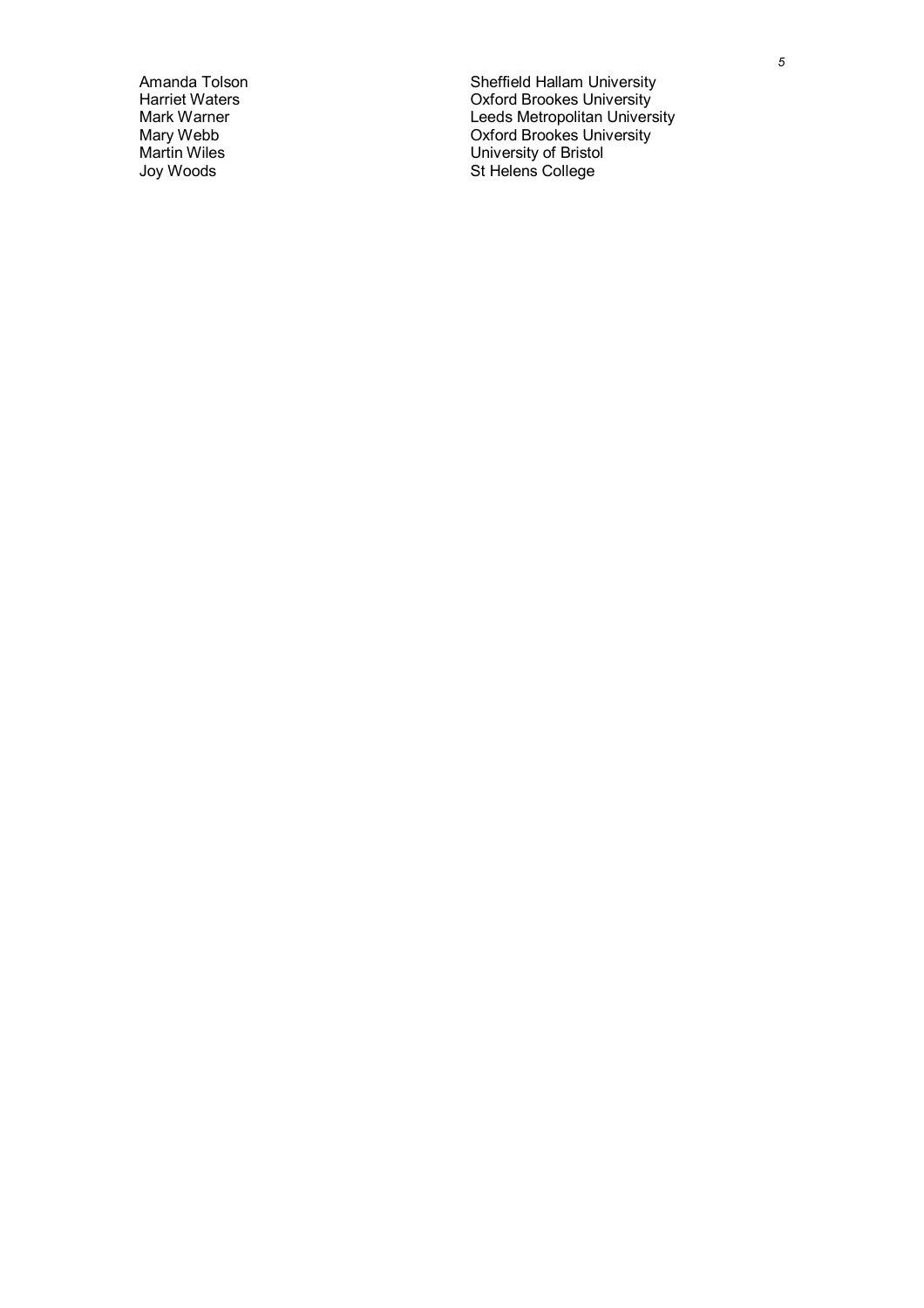### **Why Manage the Environment?**

Environmental management is an increasingly critical issue for Further and Higher Education Institutions (FHEIs). HEIs alone:

- Spend annually:
	- £3+ billion on goods and services
	- £200 million on utilities
	- £50 million on water and sewerage
- Generate huge volumes of waste, a lot of which goes to landfill
- Account for an untold amount of vehicle movements to, from and around campuses every day
- Own 9% of all office space in the UK

Furthermore, Institutions are beginning to find themselves under increasing pressure to manage the environment and the impacts of the above activities due to:

- Increasing burden of legislation (both prescriptive and voluntary)
- Increase in stakeholder expectations i.e. overseas students and NGO's such as People and Planet
- Rising costs for utilities and waste disposal
- Perceived 'environmental' image
- Education Funding Council expectations

To be able to respond to and manage these drivers, an effective, proactive and consistent approach is required over time. However, assigning responsibility in a large multi-faceted organisation with a high turn over of both staff and students is often difficult.

One means of ensuring that this happens is to appoint an individual who is responsible for coordinating the environmental management and performance of the institution, a position often referred to as environmental manager (but this includes other positions such as sustainability officer, environmental coordinator).

The level of responsibility and influence varies from post to post, and is also dependant on whether an institution has a separate energy manager, transport coordinator etc. A non-exhaustive list of these appointments includes:

- University of Sheffield who have four members of staff covering energy, waste, environment and transport
- University of Warwick has two members of staff covering just energy
- University of Edinburgh has three staff covering energy, environment and transport and are looking to employ a waste minimisation officer
- The University of East Anglia has two members of staff covering energy and transport
- University of Bristol has 3 members of staff for energy and environmental management
- Worcester College of Technology has one part time environmental officer covering, all areas of sustainability including curriculum development
- St Helens and Wigan & Leigh College's both have sustainability / environmental coordinators.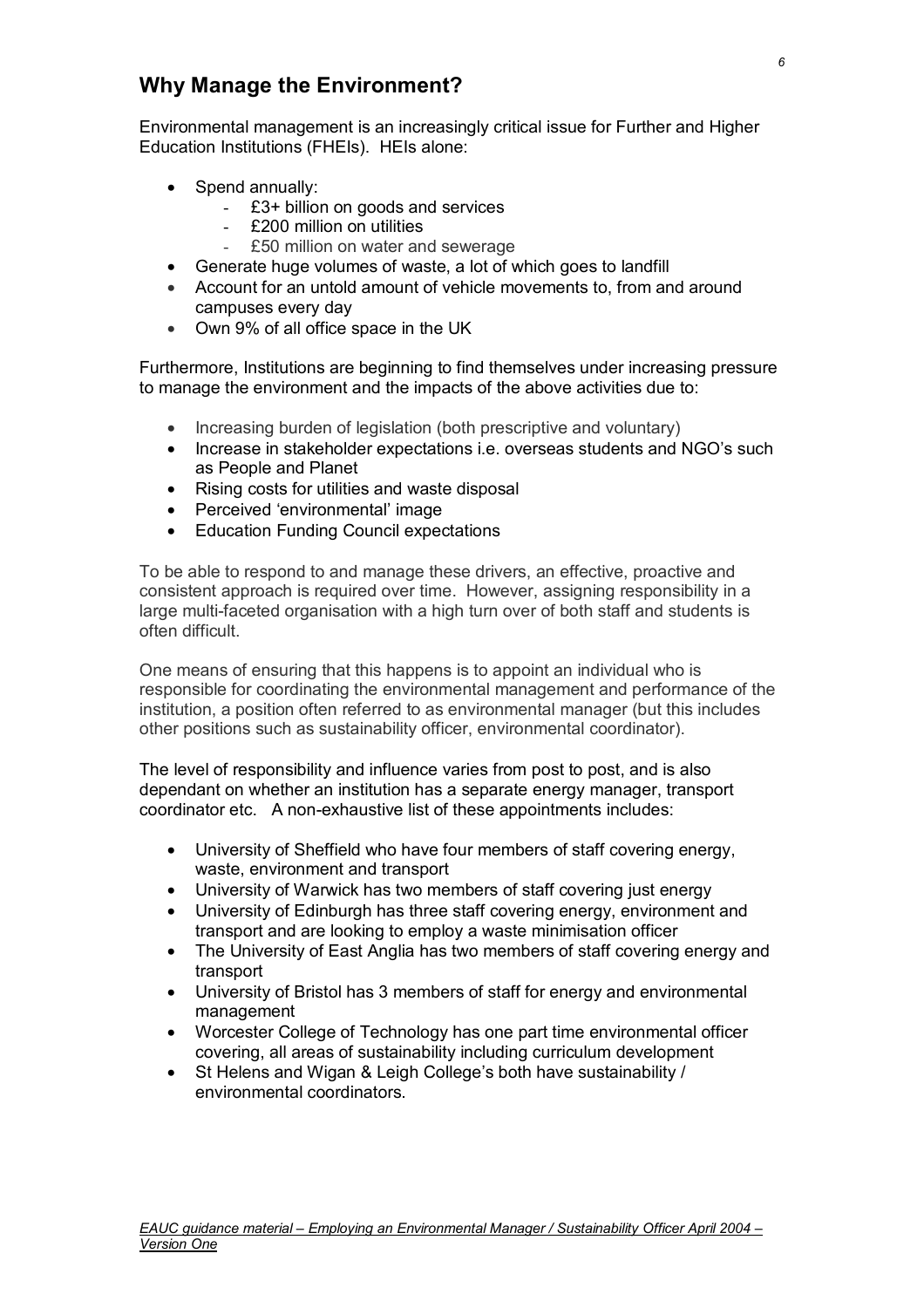### **Drivers for recruitment**

Drivers for recruitment vary considerably from institution to institution. Forward thinking organisations fund an environmental post to ensure legal compliance. Prosecuted industry and individuals in the Midlands and Lower Severn region alone were fined over £1.1 million by the Environment Agency during January '02 to December '03. $<sup>1</sup>$  The financial penalty and the associated negative publicity can often</sup> be strong drivers for appointment.

Another strong driver is the potential cost savings that can be achieved with better environmental management (usually in utility management). Other posts, especially in FE, evolve and are often part of a dedicated individual's full time job, generally teaching in this case. The amount of time allocated to environmental responsibilities in FE varies considerably mainly due to lack of sectoral steer from the LSC and FE's smaller scale means the economic resource efficiency argument (i.e. cost savings through environmental improvements) is often weaker than that of HE.

Other institutions such as the University of Bradford recognise the environmental and economic benefits of appointment and in the past had seconded staff to work on environmental issues. Bradford explored a business case approach for a longer-term solution and in 2002, monies were ring-fenced to fund an appointment, initially for one year, from savings identified by KPMG consultants on climate change levy payments. This was a retrospective claim valued at circa £30,000. This money was used to 'pump-prime' the business case for appointment, with additional funding resulting from environmental improvements and cost savings. The end result was the appointment of an environmental manager on a 4-year contract in Spring 2003.

Other reasons for appointment include being able to:

- Reduce environmental related costs
- Drive environmental / sustainable initiatives
- Comply with current / forthcoming legislation
- Provide a greener public perception of the institution to its students, funding bodies, stakeholders with the associated marketing advantages
- Demonstrate best practice.

 $\overline{a}$ 

<sup>&</sup>lt;sup>1</sup> Environment Agency Legal Department data – fines of £1,153,729 and court costs of £684,278 for water and waste prosecutions.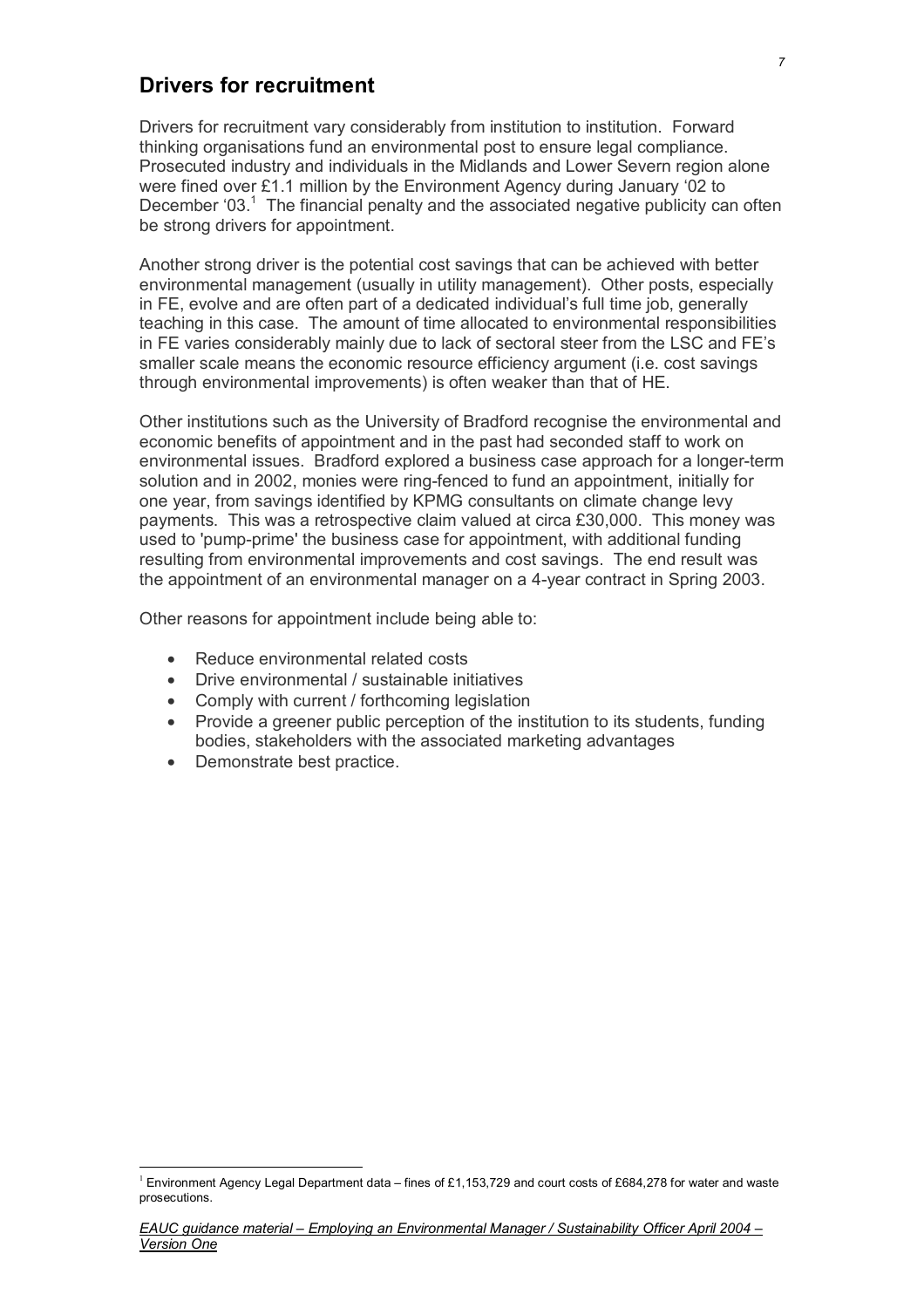### **Environmental Manager Specification**

### **The role of an Environmental Manager**

The role or purpose of an environmental manager is wide and varied. Definitions of role and purpose (cited by sector managers) include:

- To be the catalyst for activity and commitment to environmental management
- To ensure, at minimum, legal compliance and reduce risk of non-compliance
- Identify opportunities for continuous environmental improvement and implement programmes to deliver these
- To promote and coordinate the integration of environmental management and sustainability issues into policies, rules, products, services and operations
- Making the institution perform more efficiently and therefore more competitively, which in turn promotes environmental and social improvements.

Jo Seabrook, University of Derby's Environmental & Energy Manager believes the role of an environmental manager is to:

Help the FHE sector take responsibility for educating staff and students to consider their environmental impact at a local and global level. To promote sustainable development, and the reality that what we can do today can make a difference tomorrow.

### **Duties of the Environmental Manager**

Environmental managers have an extremely varied workload. Traditionally areas for day-to-day management included waste management, utilities conservation and legal compliance. However, emerging legislation and external drivers are beginning to require environmental managers to consider issues such as sustainable procurement, construction, environmental reporting i.e. BiE index and implementation and management of environmental management systems (EMS) – with several universities now being accredited to some form of EMS.

Appendix One details a comprehensive (but not exhaustive) list of responsibilities that an environmental manager could be responsible for within an FHEI.

### **Qualities of an Environmental Manager**

In order to recruit the 'right' individual for the position it is essential to achieve a balance between 'desirable' and 'actual' qualities needed for the position. Institution personnel departments will be able to offer guidance here.

Attributes to the position can be broken down into differing sections, some of which are easier to judge than others. The interviewing experience of the panel and their relevant job-related experience are of paramount importance (more on this later). Environmental managers themselves (from the EAUC membership) feel that the following attributes are important:

### **Qualifications**

A degree in a related environmental field is seen as a necessary qualification, not only to provide a sound knowledge base of environmental matters but also to gain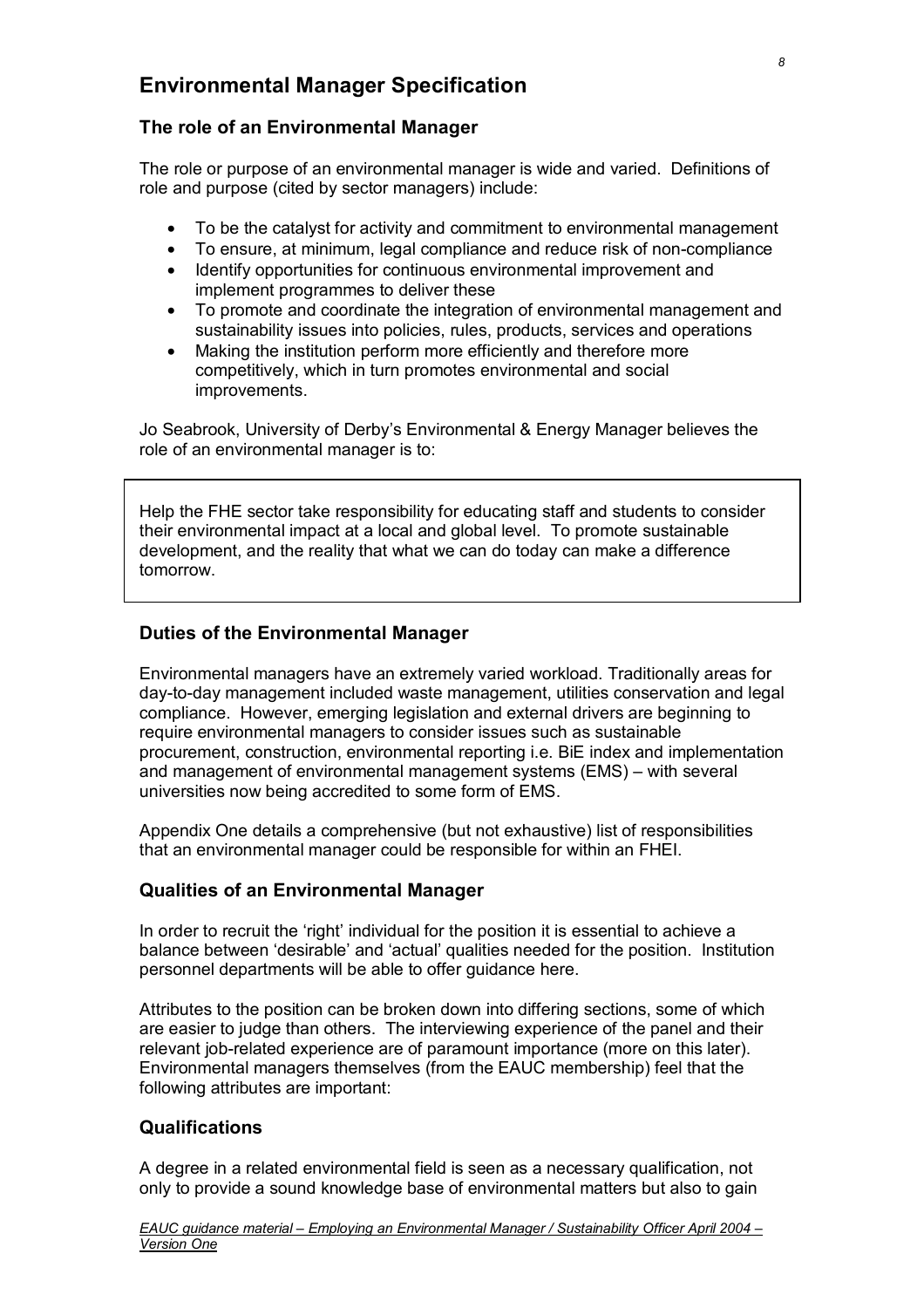respect in an academic culture. Science or engineering qualifications should not be overlooked, especially if the focus of the appointment is energy management. Other qualities include:

Environmental related first degree<br>
Management qualification i.e. PRINCE2<br>
Essential / Desirable Management qualification i.e. PRINCE2 Training Qualifications **Essential** / Desirable Environmental related post grad degree Desirable Membership of a professional body i.e. IEMA Desirable

### **Work related experience**

Work related experience (dependant on position) is of paramount importance. A successful environmental manager needs to have experience of interacting with a broad range of people across an ever-increasing agenda. Relevant experience includes:

| 3-5 years for senior positions i.e. managers                             | <b>Essential</b> |
|--------------------------------------------------------------------------|------------------|
| 1-3 year for junior positions i.e. assistants                            | Essential        |
| Expert in at least one aspect area i.e. waste                            | Essential        |
| 'Business case' development experience                                   | Essential        |
| Management of budgets                                                    | Essential        |
| Knowledge of EMS                                                         | Essential        |
| Working with internal and external parties i.e.<br>students / regulators | Desirable        |
| Experience of public sector / education                                  | Desirable        |

### **Skills and Knowledge**

| Effective communication (oral / written) skills (boiler<br>room to board room) | Essential                    |
|--------------------------------------------------------------------------------|------------------------------|
| Team worker with ability to work independently                                 | Essential                    |
| Analytical and research skills                                                 | Essential                    |
| <b>IT fluent</b>                                                               | Essential                    |
| Training, negotiating and motivation skills                                    | Essential                    |
| Understanding of legislation and FHE Environmental                             | <b>Essential / Desirable</b> |
| impacts                                                                        |                              |
| Effective project management                                                   | <b>Essential / Desirable</b> |
| Effective net-worker                                                           | Desirable                    |

### **Personal Qualities**

Perhaps just as important as the above categories, is the ability to be:

| Innovative / forward thinking                 | Essential                    |
|-----------------------------------------------|------------------------------|
| Outgoing / confident / enthusiastic           | Essential                    |
| Patience / diplomatic                         | Essential                    |
| Approachable / personable                     | Essential                    |
| Personally interested in environmental issues | Essential                    |
| Analytical                                    | <b>Essential / Desirable</b> |

Overall, there are no right or wrong attributes. A mixture of the above categories should help define a 'good' environmental manager. Perhaps the most important attributes to specify are:

### • **Effective communication (oral / written) skills**

An environmental manager needs to be able to understand the problems / opportunities and be able to clearly communicate solutions to a broad stakeholder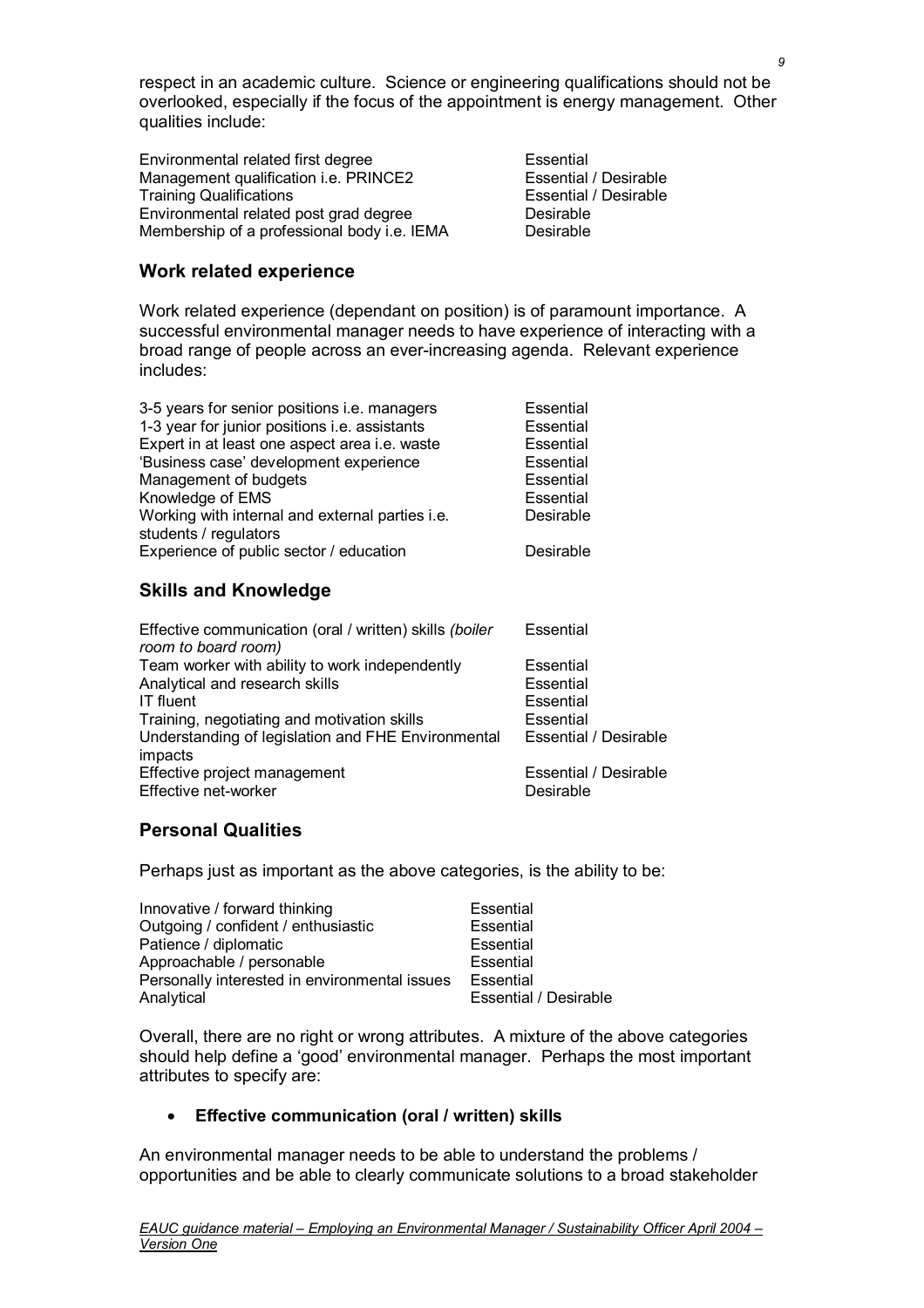base. Being able to deliver good presentations is often what decisions are based on, especially at committee level.

Change management is an essential skill required for achieving environmental performance improvement – a good communicator will be able to convince people to change their methods and beliefs through educating them, and then be able to continue motivating individuals to continue their changed behaviour.

### • **Relevant environmental related qualifications**

The FHE sector has numerous communities, but perhaps the largest is academia (lecturers and students). Having a relevant degree or qualification not only provides a sound knowledge base but can also help win the 'hearts and minds' and 'knowledge related' respect of this community.

### • **Project / People management skills**

Strong project skills ensure that multidisciplinary objectives and targets get achieved on time and to budget. An environmental manager with good project skills can also delegate tasks effectively and manage colleagues (outside of their line management or department) to reduce their workloads or avoid unnecessary pressure. These skills are essential for a sole-appointment or where an Institution is hoping to achieve EMS accreditation.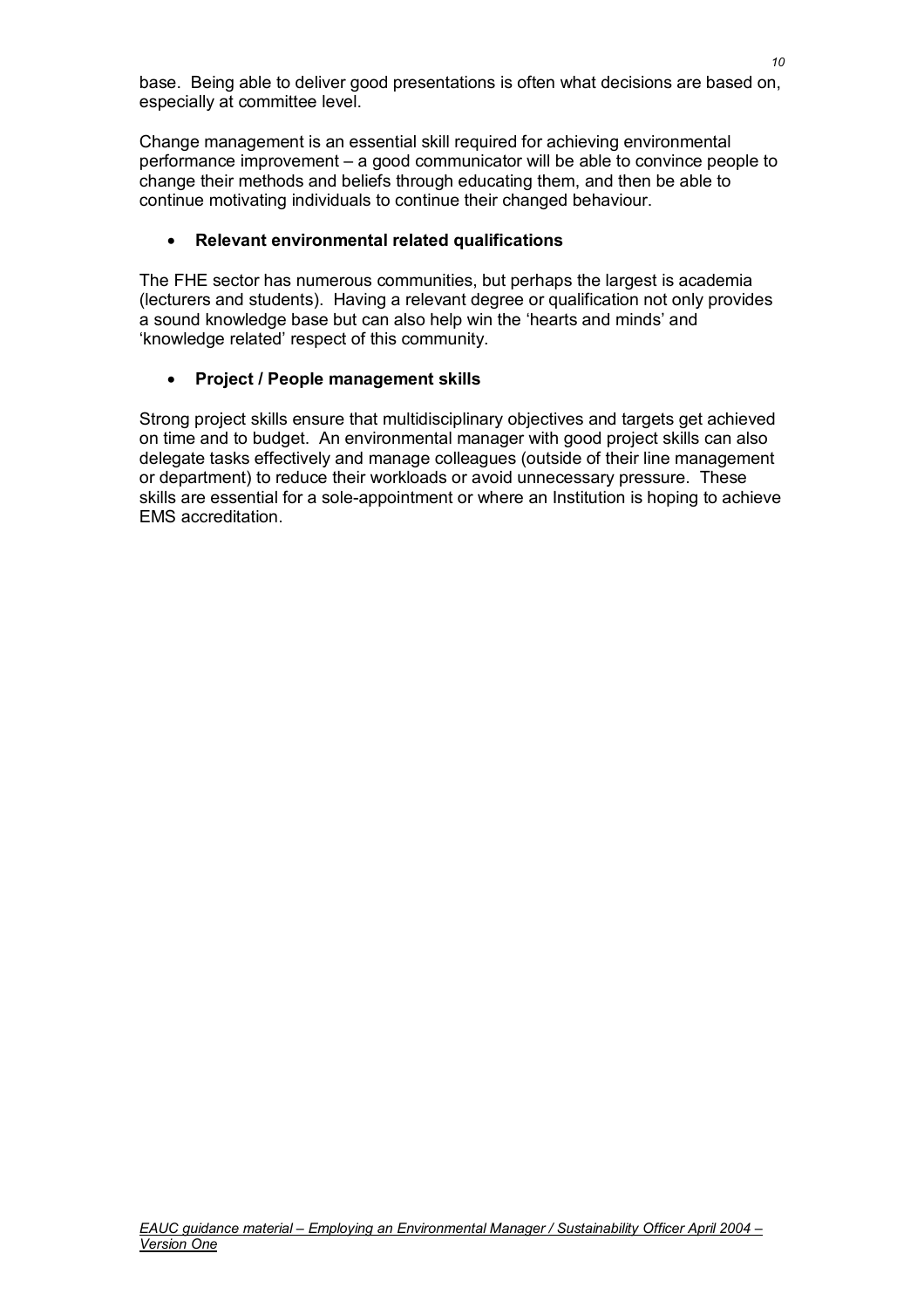### **Remuneration**

### **What salary do I pay my Environmental Manager?**

Setting the correct salary level not only helps strengthen the business case but it also helps attract the right individual with the necessary experience. Remuneration depends not only on the experience of the appointee but also on the environmental aspirations of the institution.

A recent ENDS survey in August 2003 revealed that the average salary for a site environment manager in the private sector was £32,000 per annum<sup>2</sup>. A snap shot of experienced managers within the EAUC membership revealed an average salary of £25-30,000<sup>3</sup> per annum. It is encouraging to see that the education sector is able to compete (salary wise) with job opportunities within the private sector.

| <b>Institution</b>    | <b>Position</b>                | <b>Level of Experience</b> | <b>Starting Salary</b> |
|-----------------------|--------------------------------|----------------------------|------------------------|
|                       |                                |                            | Range                  |
| Loughborough          | Environmental projects officer | 2 years                    | £19590 - 21864         |
| Coventry              | Environmental officer          | Minimum 5 years            | £30399 - 37239         |
| Coventry              | Environmental officer          | Experience desirable       | £23094 - 26373         |
| <b>St Andrews</b>     | Environmental manager          | 3 years                    | £20267 - 26229         |
| Leeds Met             | Assistant environmental        | 3 years                    | £16286 - 18185         |
|                       | manager                        |                            |                        |
| Leeds Met             | Environmental projects officer | Experience essential       | £26371 - 30913         |
| <b>Oxford Brookes</b> | Environmental coordinator      | Experience essential       | £25033 - 27339         |
| <b>Bristol</b>        | Energy and environmental       | Snr level experience       | £26216 - 30967         |
|                       | manager                        | essential                  |                        |
| Manchester            | Environmental assistant        | $\widetilde{\phantom{m}}$  | £17626 - 26491         |

The table below lists salary range by Institution of positions advertised in the past:

It is therefore possible to gauge your institutions expectations and the calibre of manager you'll be able to appoint given your budget for the salaried position. Appendix Two details examples of previous advertised appointments.

Consideration should also be given to other salary-related costs such as pay and discretionary awards, pension, national insurance and tax when making a business case to senior management.

The true cost over a 4-year appointment at a starting salary £25,451 is £147,382<sup>4</sup>. (This is at academic related other scale point 2, including salary, pension, NI, tax and normal pay and discretionary awards). A detailed breakdown of these costs can be seen in Appendix Three.

Other costs that may need budgeting for include Continual Professional Development (CPD). Popular organisations for CPD include the Institute of Environmental Management and Assessment (IEMA) and the Energy Institute. To be able to appoint an individual who already has associate or full membership to one of these institutions would be desirable (but not essential). If the successful candidate was not a member of such an organisation, then an FHEI may wish to help their employee achieve this.

 $\overline{a}$  $\frac{2}{3}$  www.endsreport.com/Managers

<sup>&</sup>lt;sup>3</sup> Source: EAUC snapshot survey of 14 members

<sup>&</sup>lt;sup>4</sup> Cost calculated using the Sirius Staff Costs tool, maintained by the University of Leeds www.siriusweb.leeds.ac.uk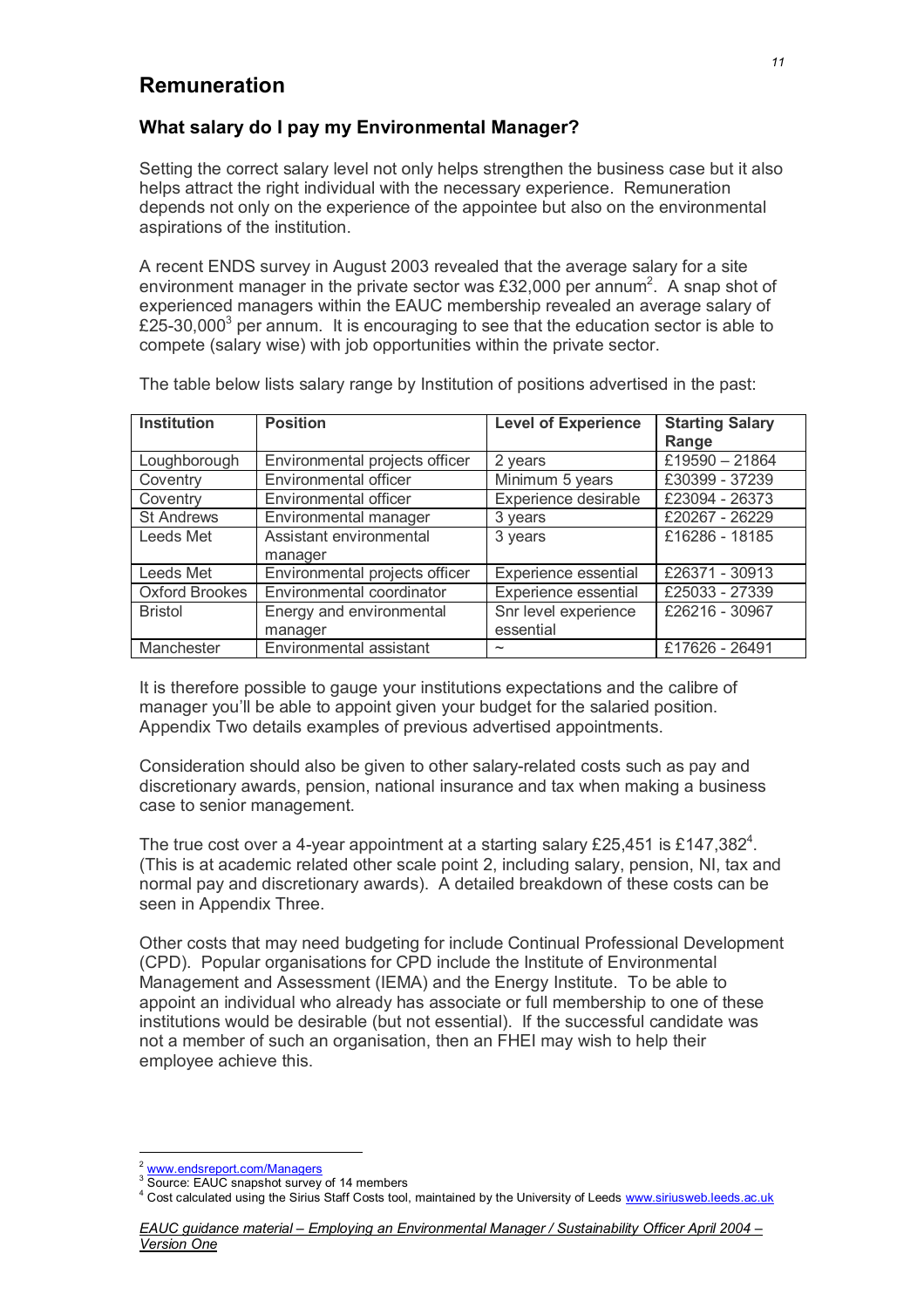Initial costs for Associate Membership of IEMA<sup>5</sup> are:

£160 (£75 Affiliate Membership fee plus £85 Open Book Registration fee).

Whilst the Energy Institute costs $6$ :

£132 (Associate application fee is £60 plus annual subscription fee of £72).

Often the business case for appointment is centered on potential cost savings that can be made. These savings are usually from:

- Waste through waste audits, recycling schemes and tender / contract evaluation
- Utilities energy site audits, metering and monitoring and invoice reconciliation
- Transport through initiatives such as increased parking charges, review of charging schemes and promotion of car alternatives.

FHEI finance and personnel departments can often help structure the business case in relation to staff-related costs. A strong business case will include the following costs:

- Salary (dependant to experience)
- Salary related costs NI, tax, and pension
- Continual Professional Development

<sup>&</sup>lt;sup>5</sup> IEMA membership details at <u>www.iema.net/htmlpage.php?pid=12</u><br><sup>6</sup> Energy last, membership details at ussus operatingt are ultiladed at

<sup>&</sup>lt;sup>6</sup> Energy Inst. membership details at www.energyinst.org.uk/index.cfm?PageID=859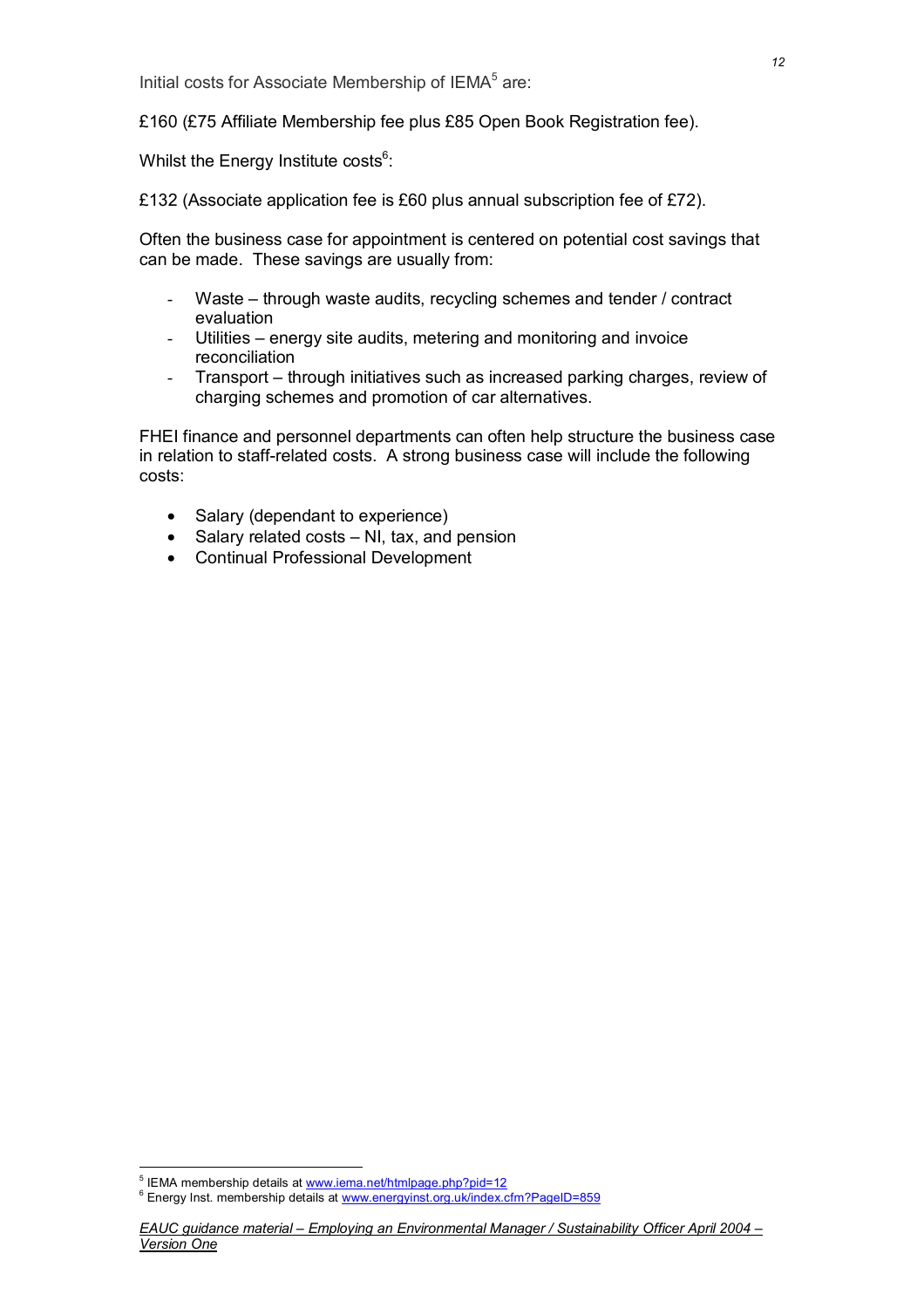### **Advertising for an Environmental Manager**

### **How and where to advertise**

Having been able to successfully secure funding, write the job description balancing technical and personal qualities, knowing how and where to place a job advert is critical to capturing the right applicants.

Consideration should be given to the type of individual you want to recruit, for example a vacancy for a general multi skilled environmental manager could be advertised in the ENDS journal, where as an environmental manager with a bias on waste management may require a more focused waste journal, such as the Waste Management Journal (CIWM).

Asides from advertising internally and in local press, popular medias include: ENDS Journal, The Environmentalist, The Guardian and Jobs.ac.uk.

### **ENDS Environmental Jobs Search**

One of the leading environmental monthly journals. Placing an advert in the ENDS can cost from £440 for a quarter page mono advert up to £2070 for a full-page colour. Prices include 4 weeks on the ENDS jobs website. Further details can be seen at www.ends.co.uk/jobs/advertising.htm.

### **The Environmentalist (IEMA)**

The Environmentalist magazine is the Institute's full colour bi-monthly publication containing a wide range of up-to-date information and news on environmental issues. A colour advert will cost from £800 for a quarter page up to £1950 for a full page. Advertising on iema.net jobs will cost £400 for 2 weeks and £600 for a month. Further details can be seen at www.iema.net.

### **The Guardian**

The environment section of Society, produced weekly is very popular for environmental related jobs. A typical sized advert (10x6.5 cm) will cost in the region of £1000 for a week. Further details can be seen at www.jobs.guardian.co.uk.

### **Jobs.ac.uk**

Jobs.ac.uk is the top recruitment site in the sector with 30,000 jobs advertised each year. Costs for a A4 page advert is £90, which will stay live on their website for 2 months or until the closing date of the advert. Further details can be seen at www.jobs.ac.uk.

Other sources for advertising include:

- EAUC mail base (Members only) EAUC-Members@jiscmail.ac.uk
- Environmentjob.co.uk www.environmentjob.co.uk
- Jobs Go Public– www.jobsgopublic.co.uk
- Prospects Today www.prospects.ac.uk
- New Scientist and New Scientist Jobs www.newscientistjobs.com
- Environmental Data Interactive Exchange Jobs www.edie.net/jobs
- Job listings & recruitment agencies by Green Choices www.greenchoices.org/jobs.html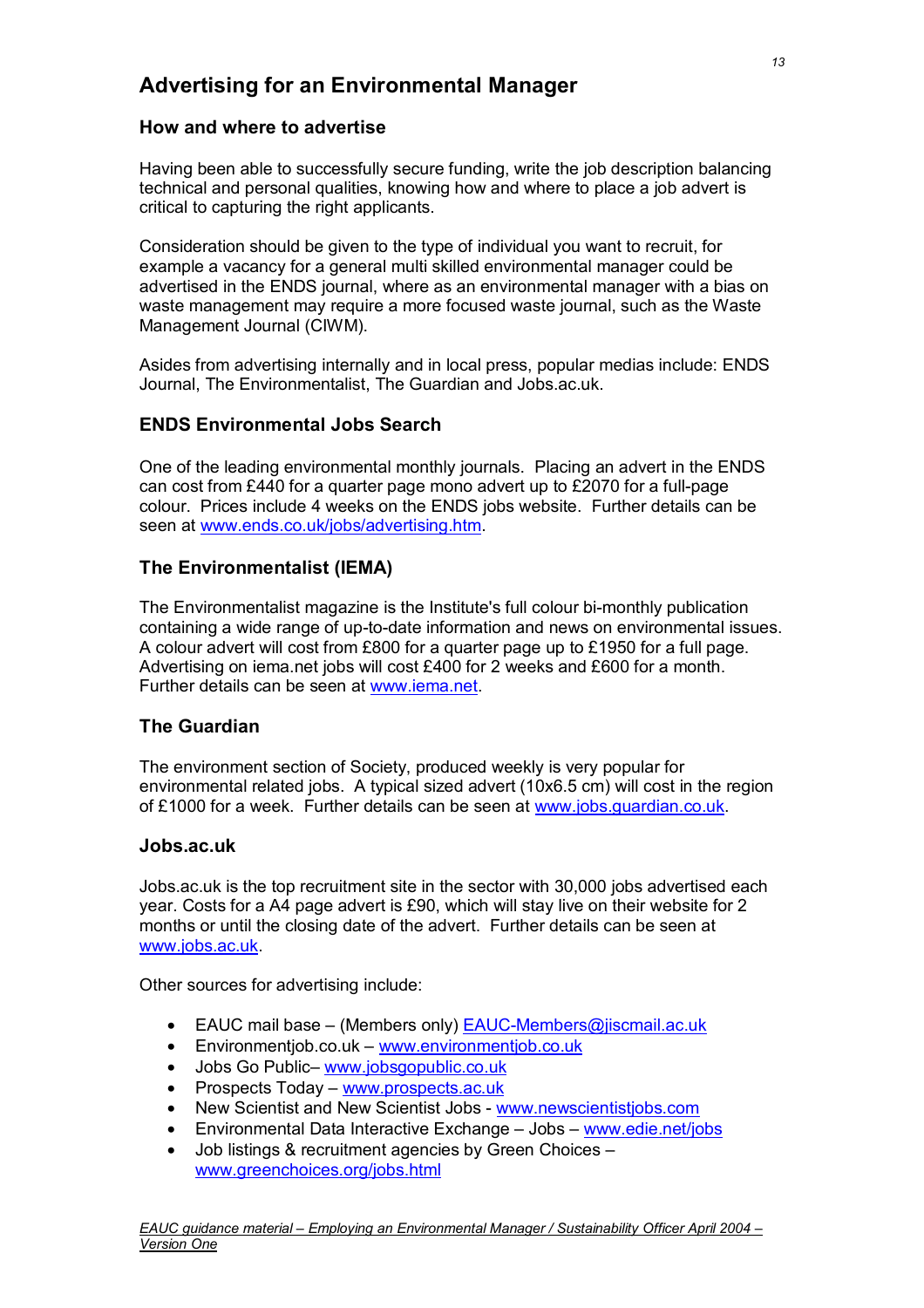### **Interviewing the candidates**

The experience of the interview panel is important when interviewing potential candidates. Consideration should be given to representatives from:

• *Personnel / Human Resources*

To ensure that Institution HR guidelines are met when interviewing and recruiting.

• *Estates / Facilities*

Primarily as the potential candidate is often located and reports to a senior member of these departments. Facilities and Estates are also responsible for 75% of campus operations, of which environment-related initiatives will greatly impinge upon.

• *Senior Level VC / PVC*

To ensure and demonstrate senior support for environmental management.

• *Academic Community* 

This ensures linkages to the Institutions key core business  $-$  teaching and research  $$ all of which can be affected by environmental management improvement. Ideally this would be an individual from academia that sits on an environmental or estates related committee.

• *Line Manager*

If different to Estates / Facilities, the individual directly responsible for line managing should be represented on the panel.

Ideally one of the above representatives will have the relevant environmental experience to be able to gauge a candidate's response to interview questions. If there are no in-house expertises then it may be wise to invite an external interviewer on to the panel. This could be an environmental manager from a neighboring institution or an academic colleague from departments such as Built Environment, Engineering or Environmental Science. Personnel guidelines for external interviewers must be adhered to.

Other departmental representatives to consider include:

- *Student Union / Body* if responsibilities include the delivery of education for Sustainable Development, curriculum enrichment and student involvement
- Quality to ensure joined up links with quality, health and safety, especially important if an institution is considering an EMS
- *Purchasing*  as purchasing decisions and supplier contracts contribute significantly to an institutions environmental impact
- *Finance* especially important is there if no ring-fenced budget for environmental improvements.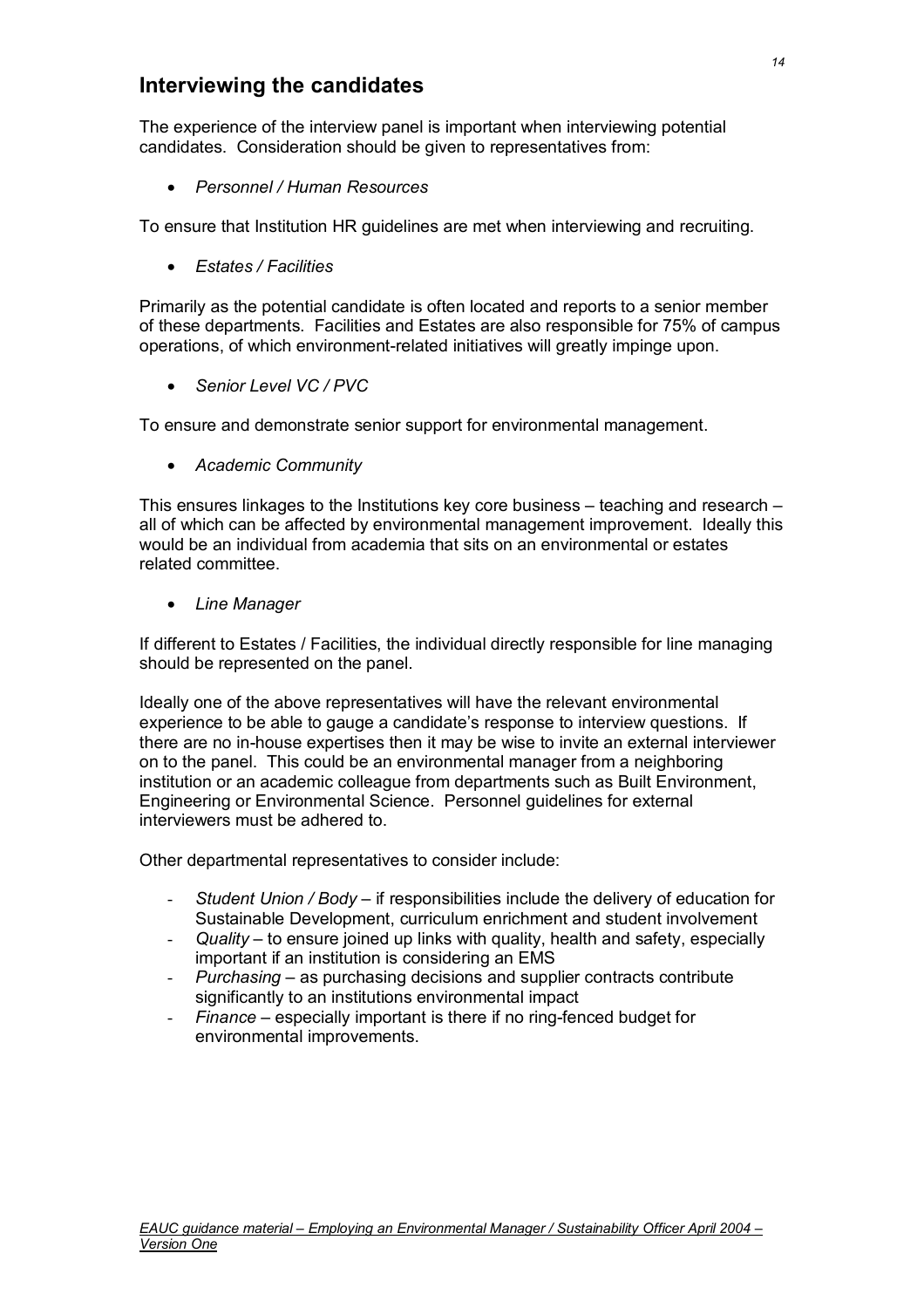### **Locating the new Environmental Manager**

Once the successful individual has been appointed, their influence upon institutional practices can be greatly affected by the department they work within, and careful consideration should be given to whom will 'line manage' the individual.

Generally line management is provided by Estates or Facilities – as institution housekeepers – they are responsible for managing around 75% of campus operations including service contracts, buildings and utilities. In this case, normally the environmental manager would report to the (deputy) Director of Estates or **Facilities** 

Although Estates and Facilities are best suited, there are other relevant areas to consider including the Vice Chancellors office, Procurement Office, Finance Directorate, Academia and Accommodation and Campus Services. Of course it is possible for the environmental manager to report to more than one department, as is the case at Leeds Metropolitan University.

Mark Warner, Environmental Projects Manger, directly reports to the Purchasing and Environment Office but also to the Director of Facilities Management. His time on projects for the Institution is shared 50-50.

Mark believes that the close contact with the two departments means there is a greater sense of commitment felt by designated environmental coordinators and that he has a better understanding of coordinators workloads by being in the same team. This close contact ensures that over 75% of the University's significant environmental impacts are more effectively monitored and that realistic targets are set. It also means that he has high-level support from more one than one area of the University.

### **Expanding Your Team**

With the growing importance of the sustainable initiative - meeting future environmental legislation, developing policies and strategies and meeting expectations of both students, staff and funding council's - further recruitment may be necessary. Already many institutions, particularly in HE, have more than one member of staff.

Martin Wiles, Energy and Environmental Manager at University of Bristol, felt he was spending too much time on operational issues, which could be better spent on strategic planning and implementation (policy planning and development, obtaining buy in from academic departments) and on applying his experience in identifying waste and implementing savings. A successful business case put to senior management led to the appointment of Karen Gallagher, Assistant Energy and Environmental Manager in October 2003 – bringing the team to 3 members of staff. This additional member of staff has allowed the Environment Office to:

- Create an 'energy partnership' worth upwards of £60,000 over the next three years
- Identify opportunities for CHP installation
- Identify almost £80,000 of savings through an energy site survey
- Develop a business case for a waste recycling that will generate revenue rather than cost to operate.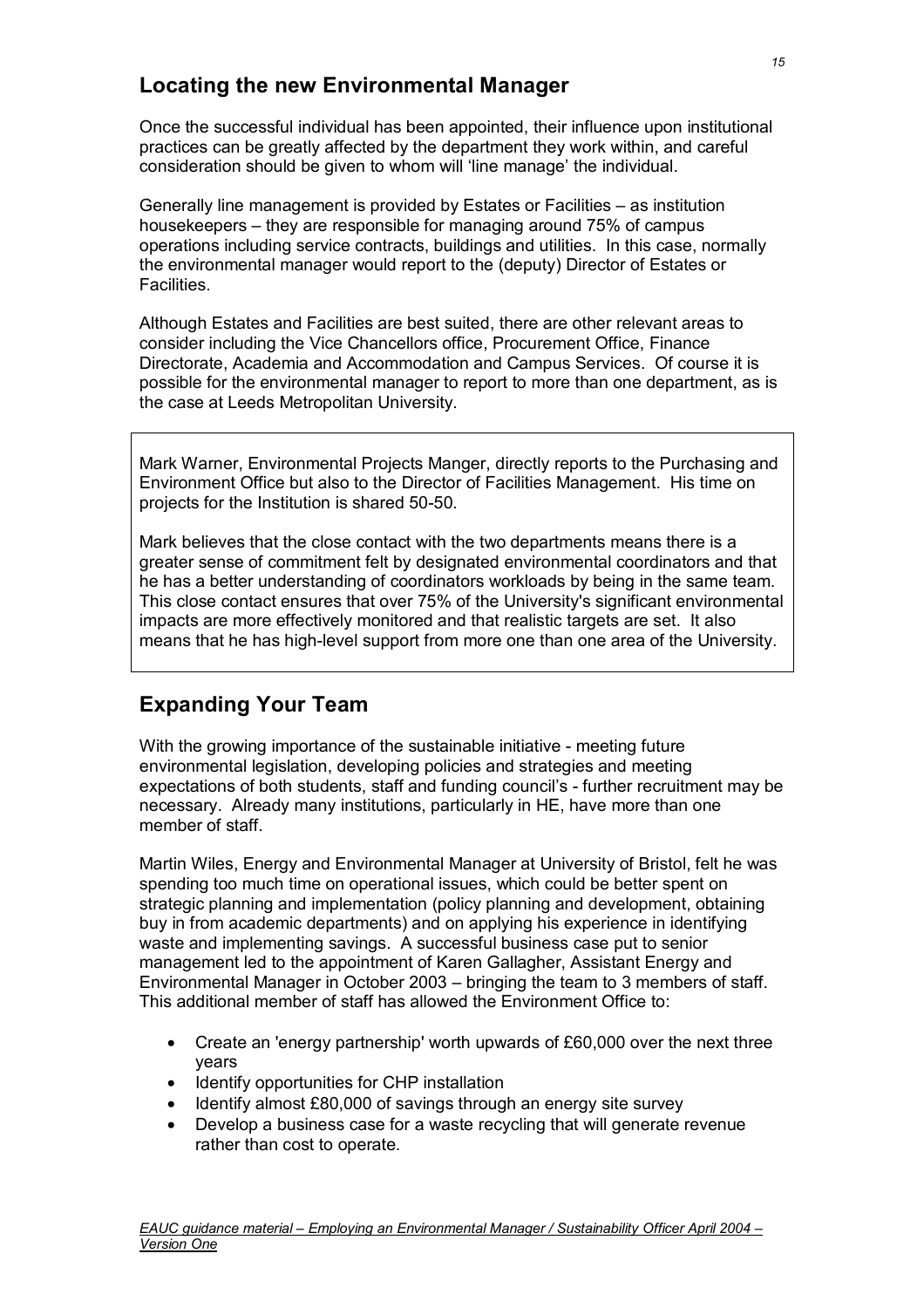### **Sources of Information**

Environmental Association for Universities and Colleges – www.eauc.org.uk

Higher Education Environmental Performance Improvement - www.heepi.org.uk

Institute of Environmental Management and Assessment – www.iema.net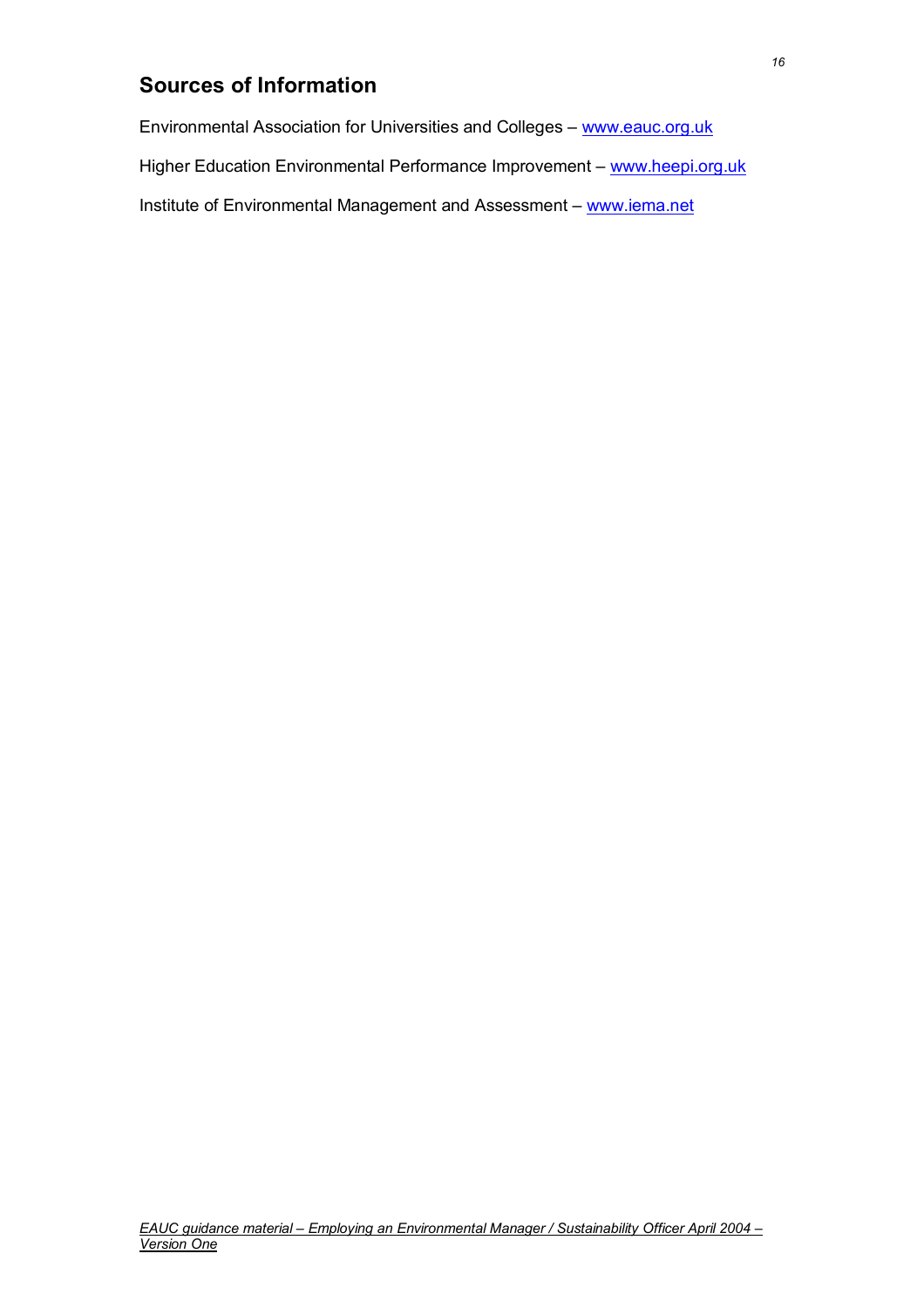### **Appendix One – Roles and Responsibilities**

Below is a list of duties and responsibilities that current Environmental Managers within the EAUC membership are responsible for. It is worth noting that the degree of responsibility varies from advisory role to direct responsibility along with differing time allocations.

- Environmental legislation
- Noise management
- Water management
- Water budget (invoicing)
- Energy management
- Energy budget (invoicing)
- Building design/ services
- Waste management (general / municipal)
- Waste management (hazardous)
- Waste minimisation
- Transport plans / parking
- Procurement
- Landscape management / Site biodiversity
- Policy development
- EMS/ ISO implementation
- Communications
- Reporting to committees
- Local community liaison
- Corporate communications (related issues)
- Environmental reporting
- Awareness raising
- Training
- Curriculum greening
- Student recruitment
- Staff / student retention
- Improving access to marginalised learners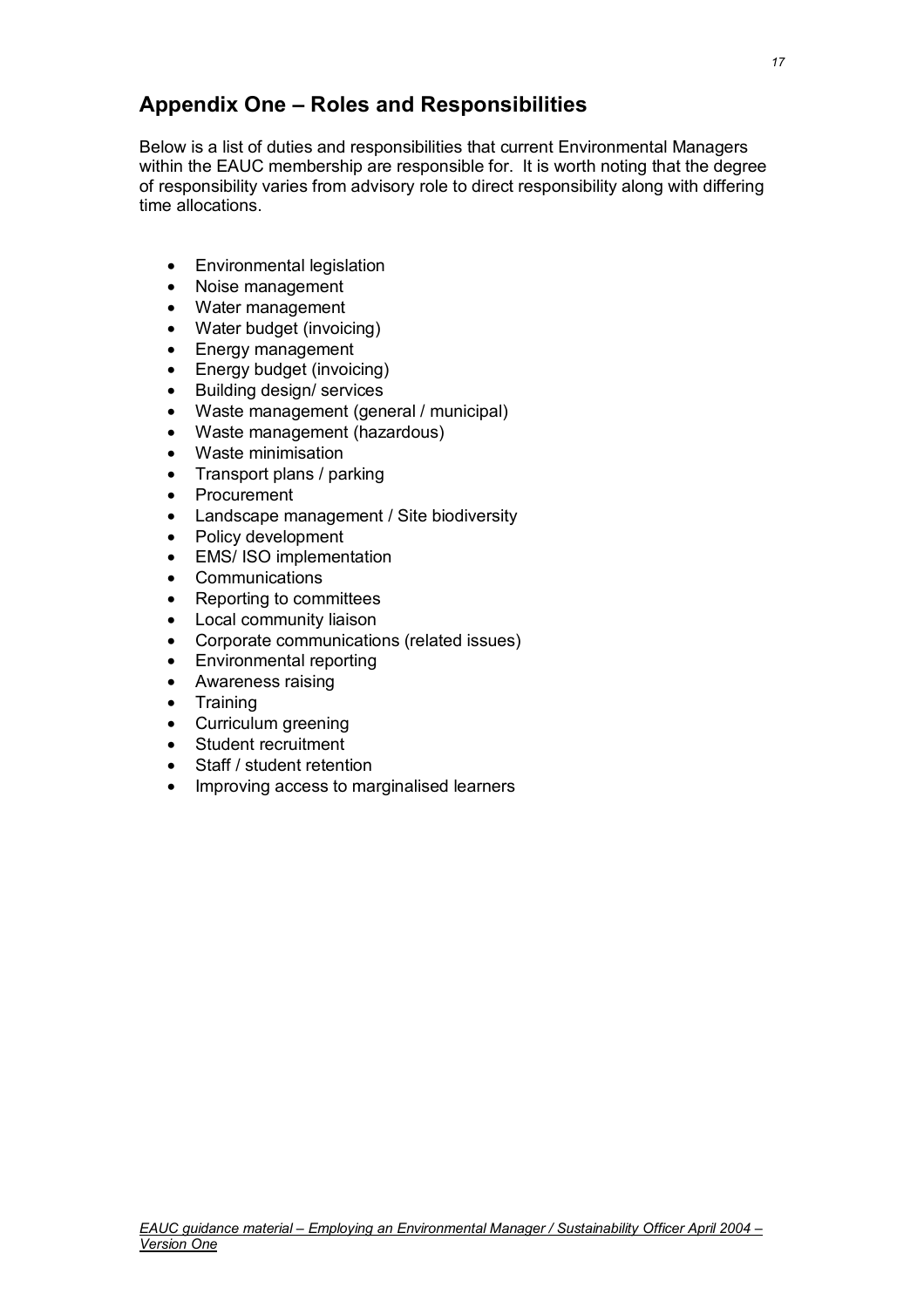### **Appendix Two – Job Specifications / Adverts**

### **Leeds Metropolitan University**

Division: Finance

Post: Environmental Project Manager

Grade: PO3/PO4

### NOTE TO APPLICANTS

### **Please note the University's compulsory retirement age is 65.**

Please read the selection criteria below carefully and provide as much information as possible in your application to indicate how you feel you meet these criteria. Please complete all sections of the application form – CV's will not be accepted.

- 1. A First Degree in Environmental Science or a relevant subject.
- 2. To demonstrate an understanding of a wide range of Environmental issues, including energy, waste, transport, and procurement.
- 3. Evidence of experience of project management and an ability to work to deadlines.
- 4. Knowledge of the Environmental issues facing the Further and Higher Education sector.
- 5. Evidence of ability to produce timely reports for a wide range of audiences using a range of media.
- 6. To demonstrate experience in working with contractors, consultants and external organisations.
- 7. Evidence of an understanding of current and future Environmental legislation.
- 8. To demonstrate experience and understanding of implementing an Environmental Management System.
- 9. Evidence of ability to develop Environmental policies and strategies that meet the business aims of the University.
- 10. To demonstrate experience of producing awareness raising information across a variety of media and developing training programmes.

### **JOB DESCRIPTION (Leeds Met)**

### **FINANCE DIVISION**

| <b>POST DESIGNATION -</b> | ENVIRONMENTAL PROJECT MANAGER |
|---------------------------|-------------------------------|
|                           |                               |

GRADE PO3/PO4

### **POST TO WHICH DIRECTLY RESPONSIBLE**

Purchasing and Environment Officer and will report to the Director of Facilities Management

### **POST FOR WHICH DIRECTLY RESPONSIBLE:** As assigned

### **PURPOSE OF JOB**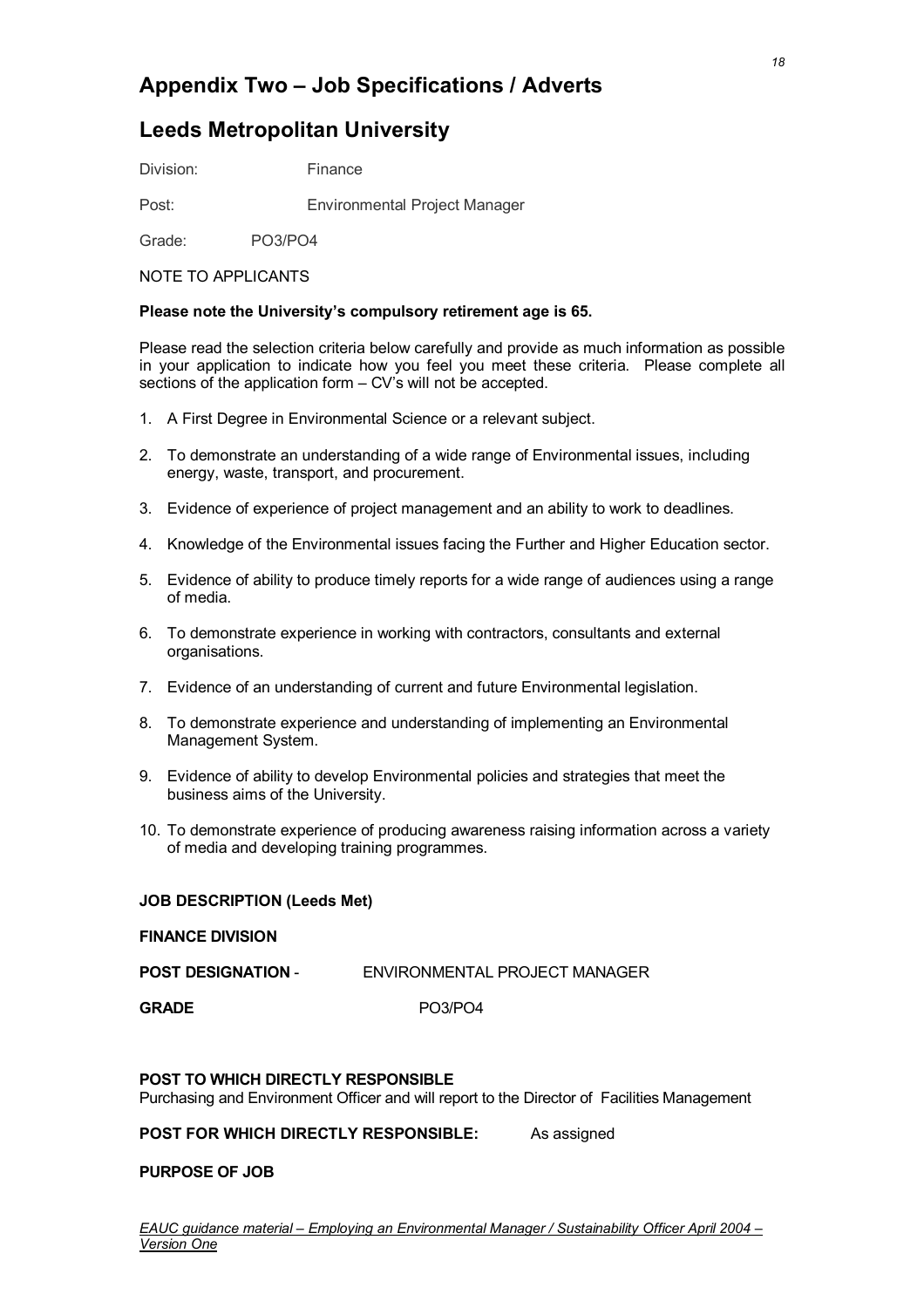To integrate Environmental considerations into the activities of the University and to improve Environmental performance through reducing the University's Environmental impacts.

#### **Responsibilities**

- 1. To take a lead role in meeting the University's aims regarding Environmental performance, with particular reference to energy, transport, waste and communications.
- 2. To manage the development and implementation of an Environmental Management System (EcoCampus).
- 3. To work with Business in the Environment in the submission of an annual return for the Regional Index of Corporate Environmental Engagement.
- 4. Contribute to and support the implementation of the University's Travel Strategy.
- 5. Liaise with internal and external bodies in developing and implementing appropriate waste management strategies and policies including the provision of guidance to relevant staff to assist them in achieving compliance with legislation and University policies.
- 6. Assist with the monitoring of consumption of fuel, water and waste production within the University and set targets for consumption in conjunction with other staff.
- 7. Assist in the promotion of energy efficiency and awareness campaigns.
- 8. To work with the Purchasing Office to ensure improved Environmental purchasing.
- 9. To develop cost effective, quality and timely management information on key Environmental impacts.
- 10. To communicate Environmental performance and raise awareness of the Universities impacts to staff, students and wider stakeholders, using a variety of media.
- 11. To identify the University's training needs for related skills and work with senior Managers in the development and delivery of Environmental training programmes.
- 12. To keep abreast of changing legislation and good practices in the area of responsibility and ensure that the University is complying with all it's statutory responsibilities.
- 13. Other duties as directed by the Purchasing and Environment Officer commensurate with the level of the post.

Health and Safety:

To maintain a positive attitude to Health and Safety in carrying out personal responsibilities and to co-operate with Health & Safety policy/local rules/Codes of practice relating to Health and Safety.

Equal Opportunities:

Post holders must at all times carry out their job responsibilities with due regard to the University's Equal Opportunity policy.

Relationships: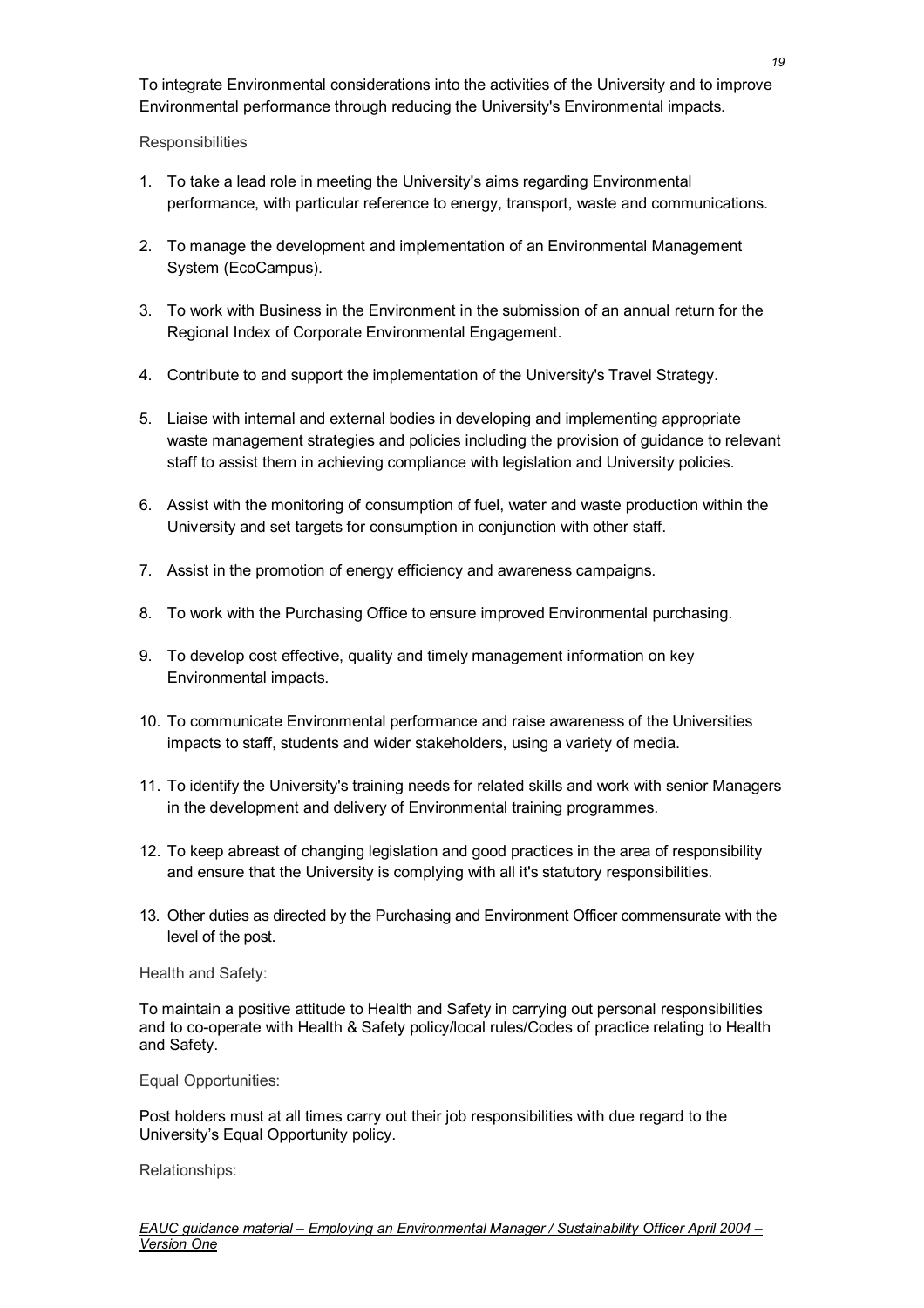Accountable to the Director of Facilities Management for all energy and transport issues. Reports to Environmental Policy Steering Group on all activities. Functional relationship with Assistant Directors of Facilities Management Functional relationship with external consultants. Functional relationship with the Health and Safety Officer. Functional relationship with Energy Manager

Physical Conditions:

The post holder will be based at the City Campus, but may be required to work at other locations within the University.

Pay and Conditions:

Pay and Conditions of Service are as determined by the Vice-Chancellor for APT&C staff (within a framework set by the Board of Governors), and will have regard to any recommendations made by the Universities and Colleges Employers' Association (UCEA) in so far as they are adopted by the Board of Governors.

Salary is currently within Scale PO3/PO4 £26,371 to £30,913

Annual leave = minimum of 23 days plus statutory and customary holidays

Hours of work per week = 37 days

**Environmental Projects Manager – Leeds Metropolitan University** 

### **Salary £26,371 - £30,913**

You will take a lead role in ensuring that the University meets its aims in respect to Environmental performance, with particular reference to energy, transport, Waste Management, procurement and communications.

You will be required to establish an Environmental Management System and will advise on legislation, opportunities for funding and on the University's Transport Strategy. A key role will be to build awareness of Environmental issues amongst the University community and its stakeholders.

To succeed you will hold a degree in Environmental Science or a relevant subject, be able to demonstrate an understanding of a wide range of Environmental issues, have experience of project management within a large organisation and possess excellent communication, IT and organisational skills.

For further details and an application form contact the Purchasing and Environment Office, Leeds Metropolitan University, City Campus, Leeds LS1 3HE or telephone 0113 283 3414.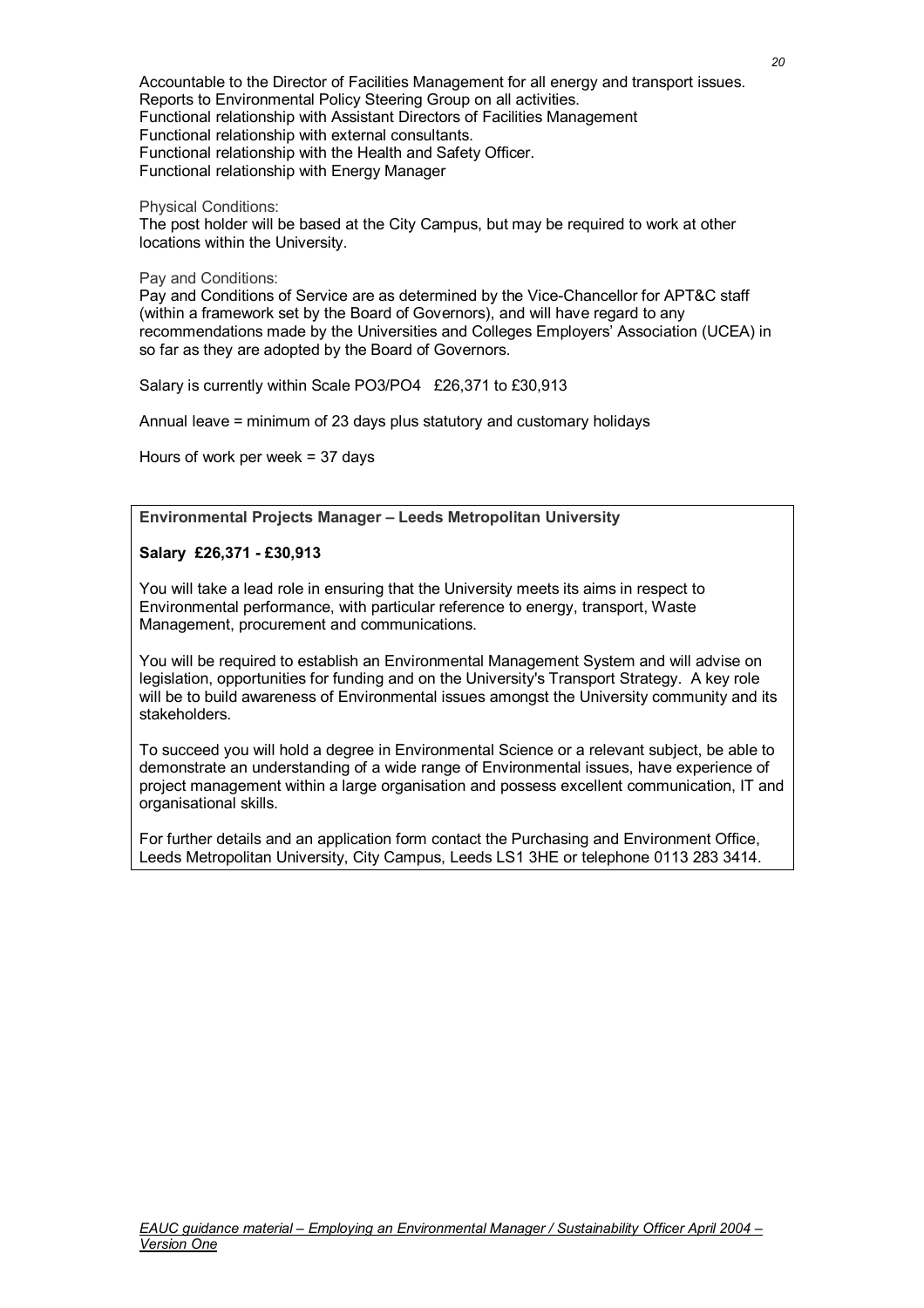### **University of Bristol**

Energy & Environmental Manager

DEPARTMENT: University Building Services

RESPONSIBLE TO: Assistant Director (Building Services)

SALARY SCALE: Grade 3 ACR £26,216 -£30,967

REPORTS TO: Assistant Director (Building Services) & Assistant Director (Facilities)

#### JOB PURPOSE:

Develop and implement an energy and Environmental strategy and action plan for the University in order to reduce waste and improve energy and water efficiency within the University estate.

Manage the energy and Environmental budget and take overall responsibility for the implementation of the University's energy and Environmental policy

Monitor consumption of fuel, water and waste production within the University estate, set targets for consumption and identify areas for improvements.

Undertake the procurement of utilities at the most cost-effective rates for the University and manage the fuel, water and waste budgets.

Develop and implement appropriate waste management and transport related schemes and policies including the provision for guidance to relevant staff throughout the University to assist them in achieving compliance with legislation and University policies.

Provide advice to the Director, Assistant Directors and other staff on energy and Environmental matters, including input to project planning and operational matters.

SCOPE:

The post holder's activities embrace the whole of the University's estate comprising:

Academic and related buildings Residential properties Land Present and future needs of the University

The post holder is responsible for controlling the Central Utilities budget for water, electricity, gas and oil currently amounting to £4.5 million per annum and is responsible for directing the work of the Assistant Energy & Environmental Manager.

The post holder also impacts on relevant elements of project work and waste management arrangements and is responsible for directing the work of in-house Environmental Advisers

#### KEY ACTIVITIES:

1. Develop and implement energy and Environmental strategy.

2. Manage and administer the utilities budgets including all aspects of procurement to ensure the most cost effective purchasing arrangements for the University.

3. Establish a programme of energy and Environmental efficiency projects. Prepare specifications and drawings for those projects selected for implementation and oversee the works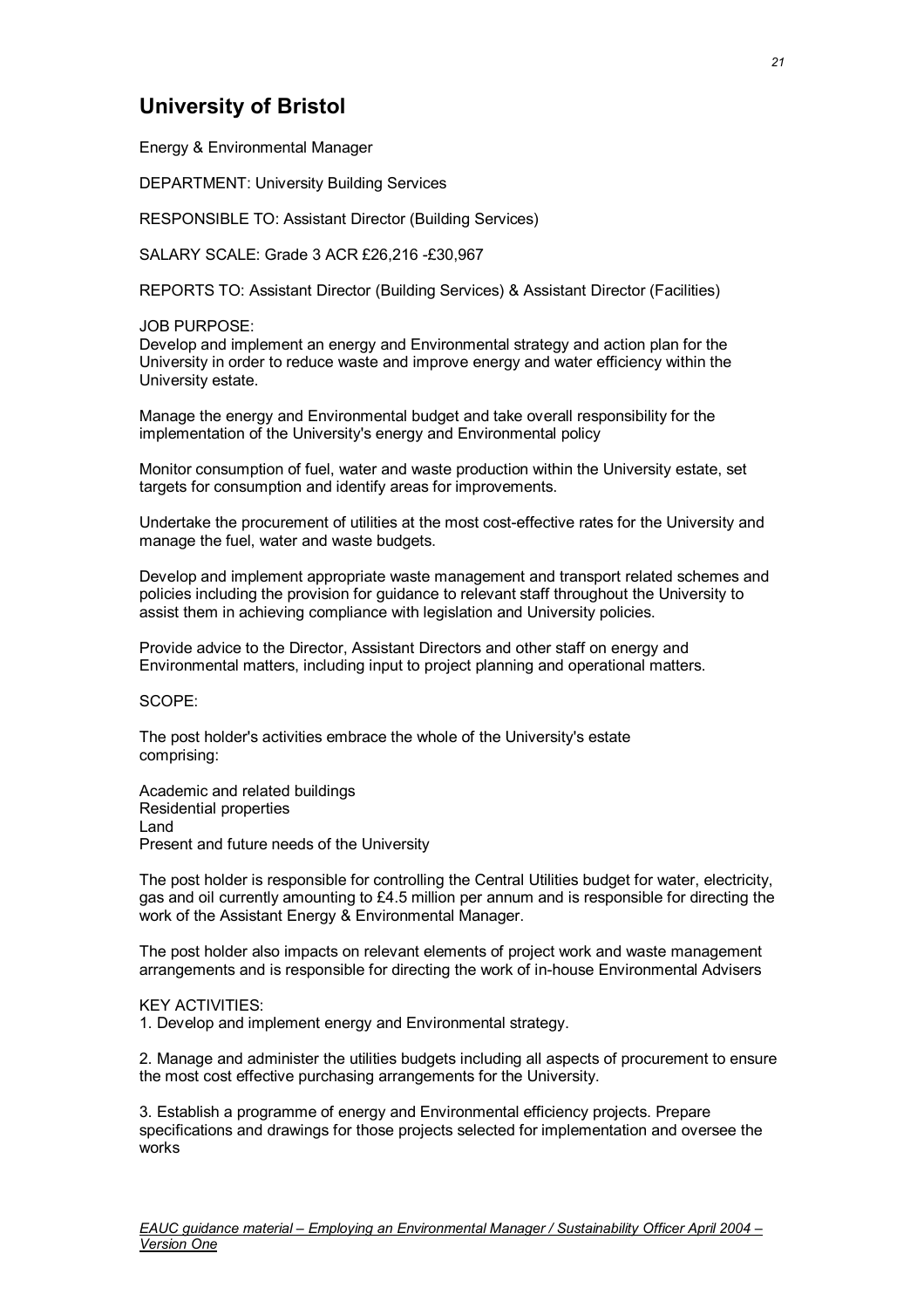4. Continue the development of the Energy Monitoring and Targeting database, monitor monthly consumption, identify variances and target areas for investigation and improvement to ensure the most efficient use of fuel and water.

5. Prepare regular reports on energy consumption and expenditure to allow overall site and individual building monitoring and targeting. Present the reports in formats suitable for the Energy and Environment Advisory Group, management action and general staff awareness initiatives.

6. Audit performance of all BMS systems on a regular basis to ensure systems are operating to optimal energy efficiency. Produce performance briefs for new BMS and controls installations. Advise on controls specifications for new projects.

7. Ensure that all meters and sub-meters are read as required and that management information is produced. Review the provision of sub meters on a regular basis.

8. Maintain and control the BMS energy logging and data system.

9. Produce an energy design code of practice for use on all University building and refurbishment projects in order to ensure the continued advancement of energy efficiency best practice.

10. Develop and implement a waste management strategy. Deliver policy guidance, training, auditing and advice on waste and transport to University departments.

11. Prepare regular reports on waste management, transport and other Environmental issues to allow an on-going analysis of trends, the setting of targets and the publication of performance statistics.

12. Be responsible for the activities and meetings of the Energy and Environment Advisory Group. Establish, maintain and improve relations with appropriate groups and institutions both internal and external to the University.

14. Undertake duties as required from time to time by the Assistant Director (Building Services) and Assistant Director (Facilities) to meet the demands of the service.

ASSIGNMENT & REVIEW OF WORK:

It is expected that the post holder will be proactive in relation to much of the work, hence the post holder will be required to use experience and initiative to programme and schedule work.

Review of work is through regular meetings and contact with the Assistant Director (Building Services) and Assistant Director (Facilities), and the submission of reports.

SKILLS, QUALIFICATION AND ATTRIBUTES:

a) Professional qualification in Engineering, Environmental Science or other related subject together with a good understanding of building structures and services.

b) High level of oral and written communication skills.

c) Considerable professional experience of energy and Environmental work gained over a number of years while at a senior level in the private or public sector.

d) Self-motivated, able to work on one's own initiative and liaise effectively with professional staff throughout the University.

e) High level of numerical skills including computer literacy.

f) A current clean driving licence is desirable.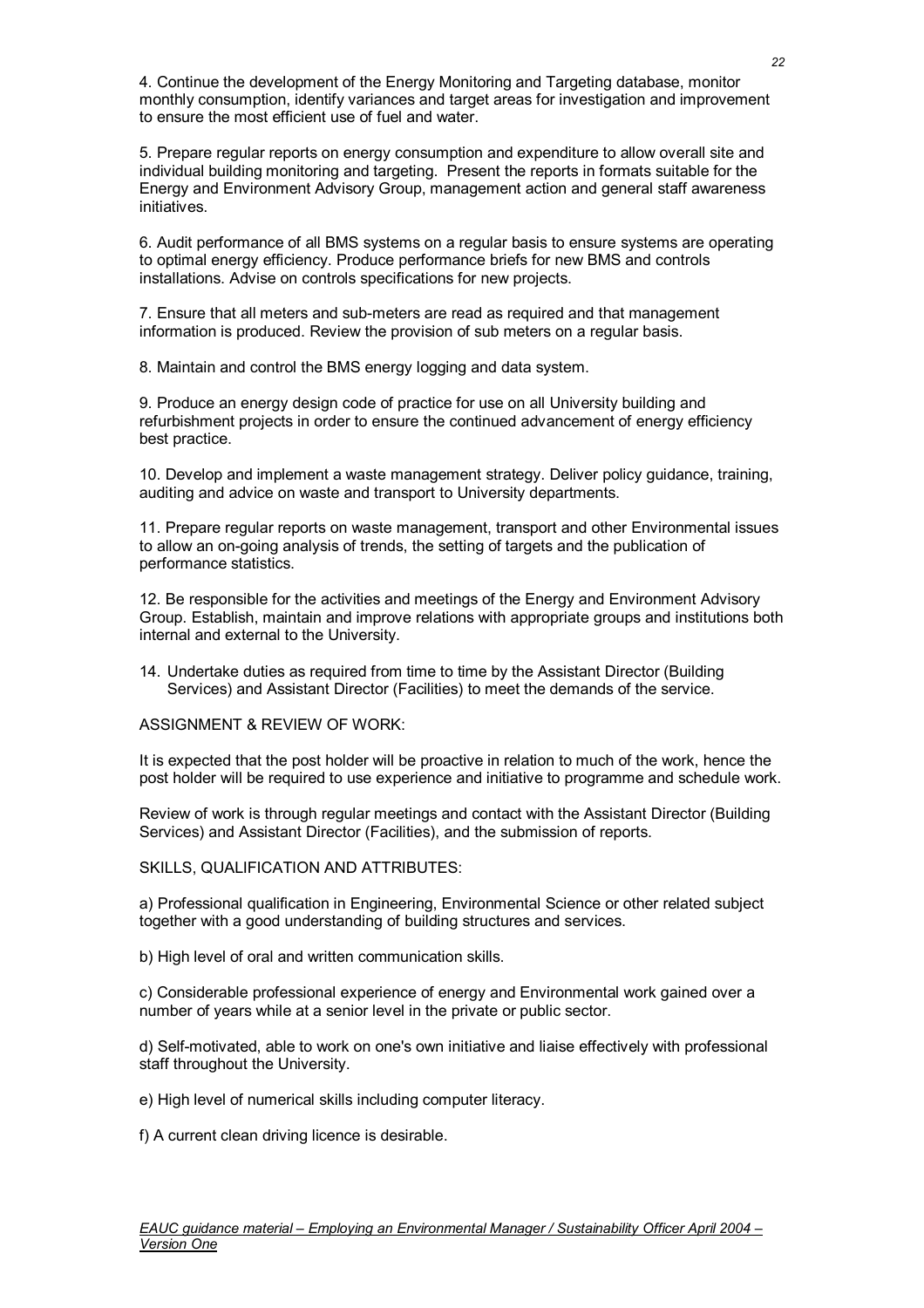### **University Of Hertfordshire**

UNIVERSITY OF HERTFORDSHIRE ENVIRONMENTAL STRATEGY

JOB DESCRIPTION

POST TITLE: Environmental Coordinator GRADE: DURATION OF POST: Permanent<br>RESPONSIBLE TO: Director of I **Director of Finance** RESPONSIBLE FOR: The development and implementation of the University's Environmental Strategy

#### MAIN PURPOSE OF JOB

The University of Hertfordshire has established a national and international reputation for its sustainable development policy and Environmental strategy. The purpose of the post is to develop and implement the University's Environmental management system by:

- Coordinating the implementation of the University of Hertfordshire's Environmental Policy and management system in line with ISO 14001;
- Providing strategic direction to improve the University's sustainable development and corporate social responsibility performance;
- Identification, assessment and reduction of the University's Environmental risks and financial costs including advising faculties and departments as to the identification of their direct Environmental effects;
- Keeping up to date with and contributing to compliance with Environmental legislation and other requirements:
- Setting objectives and targets for Environmental improvement:
- Working with and advising faculties and departments to ensure integration of Environmental performance improvements into University management and services;
- Setting the University's Environmental management programme and action plan;
- Training and raising Environmental awareness of students, staff, suppliers and contractors;
- Communication with internal and external bodies and committees;
- Development and control of Environmental management system documentation;
- Ensuring operational control and Environmental emergency preparedness procedures are in place across University campuses;
- Identifying and conducting monitoring and measurement arrangements;
- Auditing and reporting on Environmental performance to internal and external clients;
- Conducting an annual management review with senior management.

### RESPONSIBILITIES AND DUTIES

The responsibilities of the post include:

- Bidding for and managing the budget of the Environmental Strategy;
- Management and clerk to the Environmental Strategy Committee and sub groups such as the Waste & Utilities and Transport Group;
- Overseeing the development of policies, procedures and guidelines for Environmental management;
- Developing and integrating Environmental management training into staff development programmes;
- Representing the University and involvement with local, national and international organisations and professional bodies such as Welwyn Hatfield Council, Welwyn and Hatfield Environment Network, Herts Environment Forum, Herts Business Travelwise, Southern Universities Purchasing Consortium, Environmental Association of Universities and Colleges and Environmental Management for Sustainable Universities;
- Liasing with relevant University committees to ensure integration of Environmental objectives and management into University practices e.g. Purchasing, Learning and Teaching, University*bus*;

*23*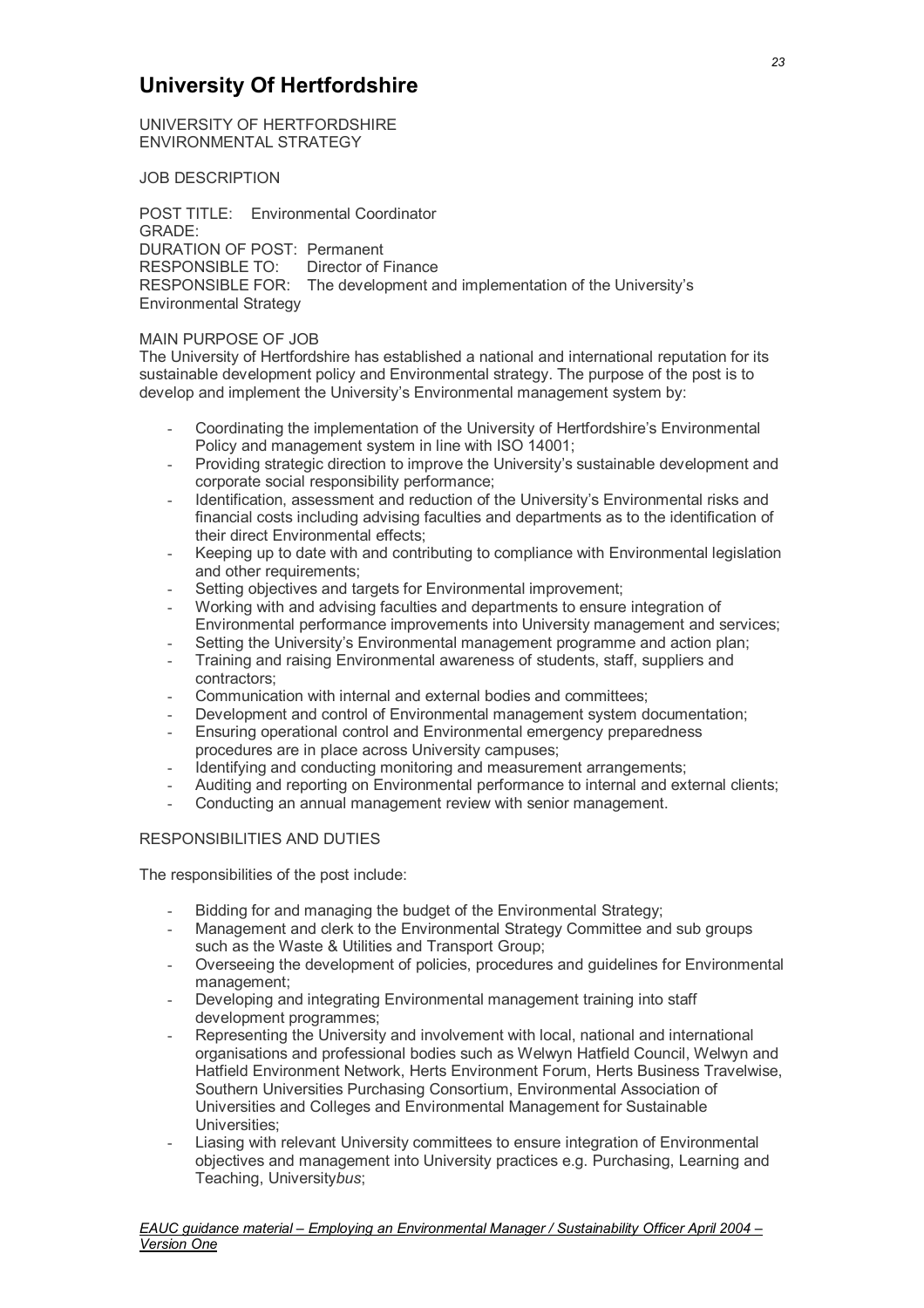- Providing technical support and advice to internal clients such as the Estates Department on new build projects and to University subsidiary companies such as University*bus*;
- Consulting with suppliers and contractors such as Carillion Services to ensure continual improvement in sustainability performance;
- Conducting training and Environmental awareness such as student research inductions, staff induction, freshers fair, Environmental awareness events and promotional campaigns;
- Delivering presentations to students, staff and at external events to raise awareness of the University's Environmental performance;
- The Director of Finance may vary duties from time to time, which do not change the general character or the level of responsibility of the post.

#### SUPERVISION RECEIVED

The Coordinator is responsible to the Director of Finance.

#### SUPERVISION GIVEN

The Coordinator is required to supervise the Travel Plan Coordinator, and the Environmental Strategy Assistant, further to this supervision of project and work experience students. The Coordinator will also provide guidance and advice to other key posts with Environmental responsibility such as the Environmental Engineer.

#### RESPONSIBILITY FOR BUDGETS

Budget holder of the Environmental Strategy as well as costing and managing project funding received from outside sources.

#### CONTACTS

Dissemination, promoting and reporting on the work of the Environmental Strategy to internal and external audiences is a key role of the post, this includes:

#### External

Communication with external clients including the local community, organisations, business, industry, other FHE's, local and national government.

Internal

The Coordinator will be in regular contact with staff and students

NOTE: The ES Coordinator is not legally liable for any infringement of Environmental law. The style of recent Environmental legislation makes local management responsible. Therefore, supporting faculties and centres and ensuring that they are aware of their responsibilities would seem an appropriate approach.

### PERSON SPECIFICATION

POST TITLE: Environmental Coordinator

| $\mathbf 1$ .<br>Essential | EDUCATIONAL QUALIFICATIONS<br>A good first degree in science or engineering.                                                                                  |
|----------------------------|---------------------------------------------------------------------------------------------------------------------------------------------------------------|
| Desirable                  | Postgraduate qualification in Environmental management.                                                                                                       |
|                            | Membership of a professional body, preferably the Institute of<br>Environmental Management and Assessment (IEMA).                                             |
| 2.<br>Essential            | WORK AND OTHER RELEVANT EXPERIENCE<br>Direct experience of implementing Environmental management<br>systems in business or industry such as ISO14001 or EMAS. |
|                            | Experience in project development and management and delivery.                                                                                                |
|                            | Experience in costing projects and working within agreed budgets.                                                                                             |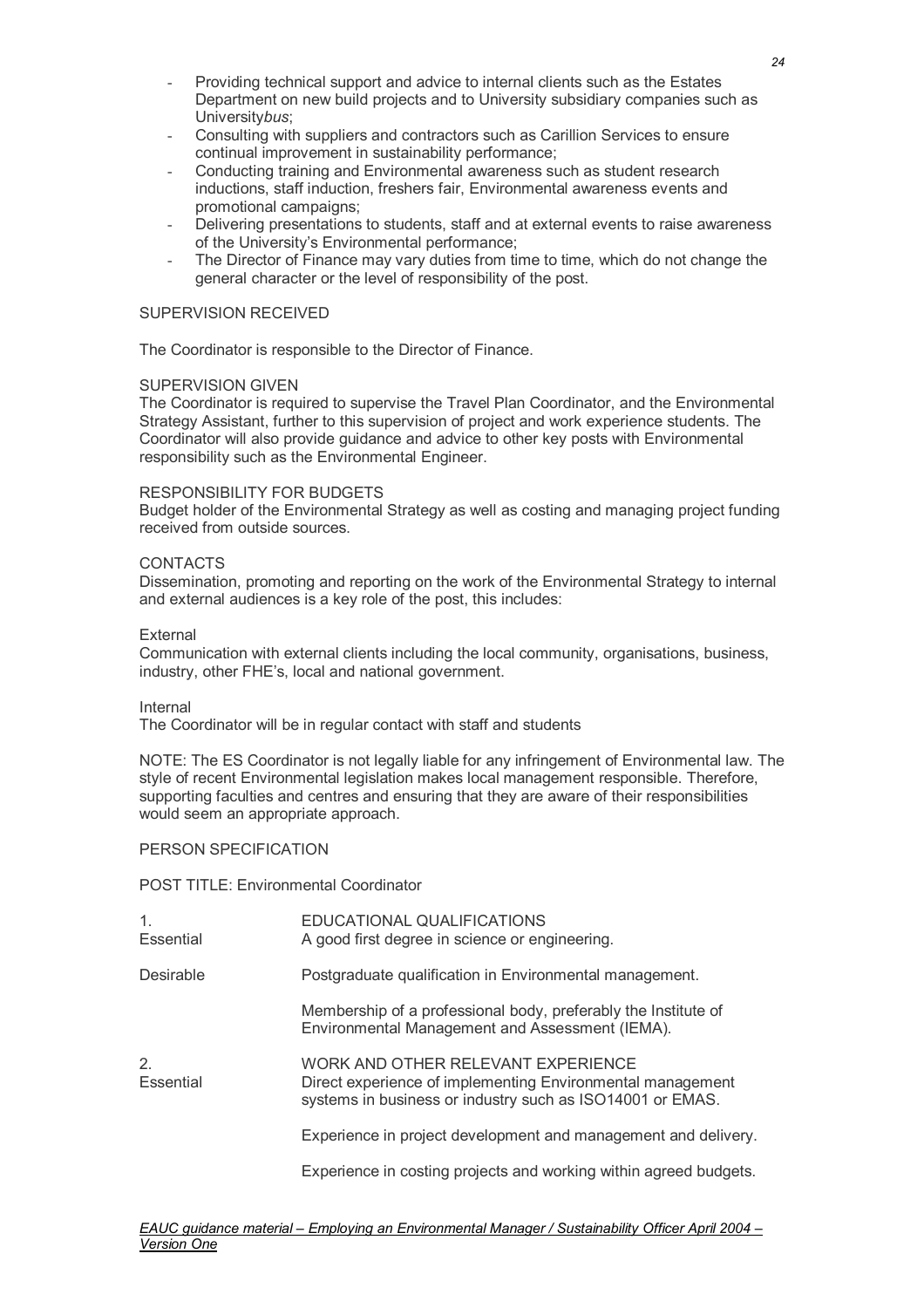| Desirable       | Preparation of awareness raising and production of articles in both<br>popular and refereed publications.                                                                                                                    |
|-----------------|------------------------------------------------------------------------------------------------------------------------------------------------------------------------------------------------------------------------------|
| 3.<br>Essential | Presentation and training skills.<br>PERSONAL QUALITIES AND ABILITIES<br>Ability to work in an interdisciplinary team with a busy schedule and to<br>liaise with a wide range of internal and external client organisations. |
| Desirable       | Ability to meet deadlines and Environmental management standards.                                                                                                                                                            |
|                 | Project management skills.                                                                                                                                                                                                   |
|                 | Good interpersonal skills, reliable, flexible, well organised, self-<br>motivated, positive approach and able to show initiative.                                                                                            |
|                 | High standard of customer care.                                                                                                                                                                                              |
| 4.              | Experience in quality management and document control with respect<br>to Environmental management systems and internally and externally<br>funded projects.<br><b>OTHER</b>                                                  |
| Essential       | Computer literate with experience in website and data base<br>management.                                                                                                                                                    |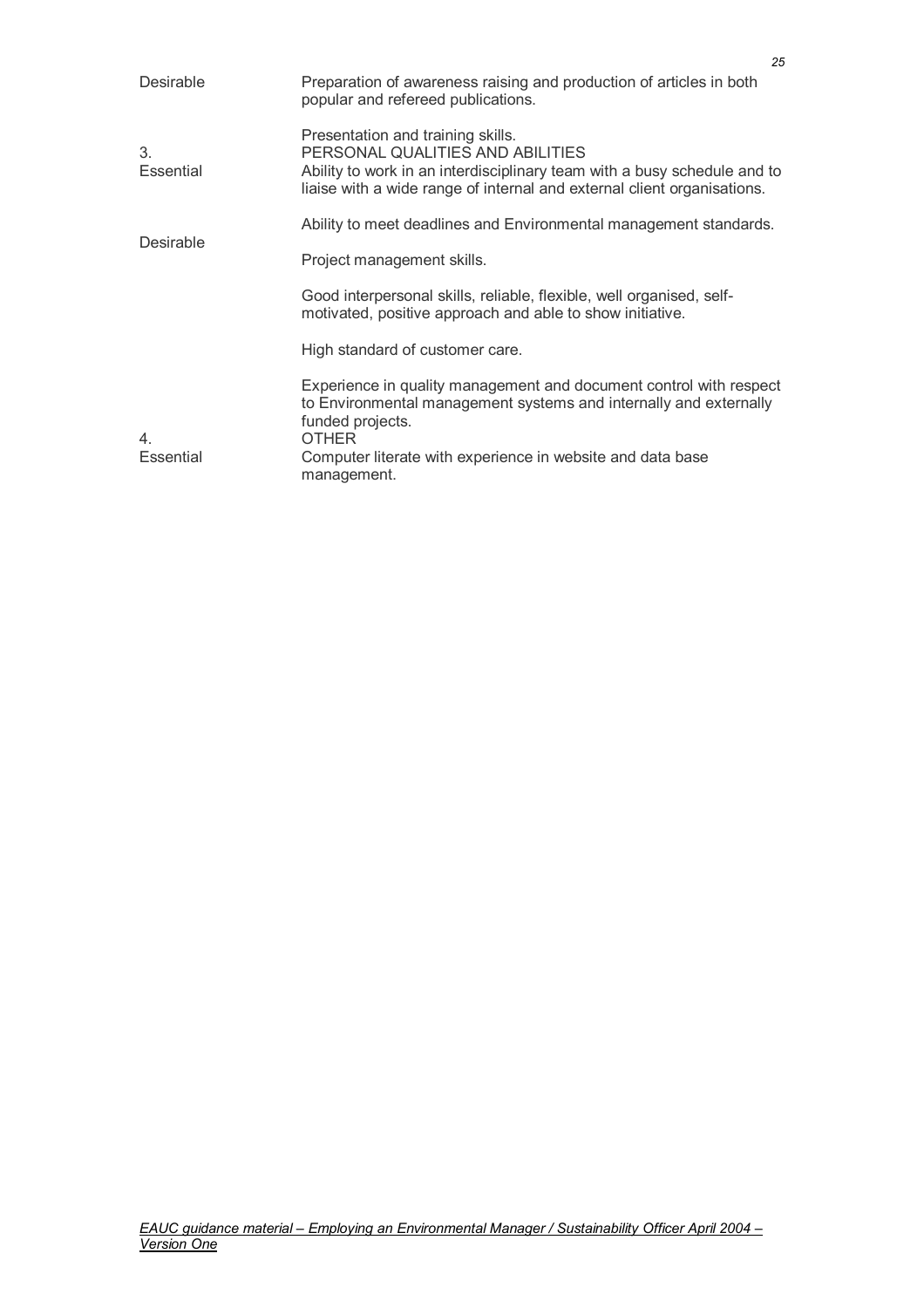### **University of Edinburgh**

#### **The University of Edinburgh Estates & Buildings Department Job Description: Energy & Environmental Manager**

Job Holder **David Somervell** 

Support Services Group Estates & Buildings – Works Division

Job Purpose

- As the lead professional within E&B, develop policies and systems and implement a reduction in University expenditure on energy and water – to progressively cut emissions and other impacts on the environment.
- Advise Director of Estates & Buildings and Central Management Group of the potential risks associated with emerging Environmental Legislation and opportunities for the University to embrace aspects of Sustainable Development including Energy Efficiency, Waste Reduction, Travel Plans, and Sustainable Construction.

#### Key Result Areas

- Control circa £5million Utilities Budget, ensuring best value in Energy & Water Services procurement. Check for supplier error, report deficiencies or metering errors to suppliers and authorise invoices. Over-see recharges of £400,000p.a. Monitor utilities cost & consumption by building and report exceptions.
- Direct the rolling audit of Energy Efficiency investment opportunities, establish a rolling programme of projects and evaluate which should be prioritised each year. Control spend of 5% of the Utilities budget – currently £250,000 – on specific projects targeted at cutting emissions and reducing expenditure on utilities. Develop management systems and procedures to ensure that optimum benefit is gained from the operation of the Combined Heat & Power projects through the UoE Utilities Company Ltd.
- Maintain a register of new Environmental Legislation and monitor potential impact on the University. Advise all Heads of College and Heads of Schools of their responsibilities under such legislation – e.g. Waste Management Duty of Care. Consult with regulatory bodies and others and develop appropriate guidance and Codes of Practice that clearly specify roles and responsibilities for waste management.
- Contribute the lead input to the Sustainability & Environmental Advisory Group, chaired by Vice-Principal Professor Geoffrey Boulton. Plan out the priorities for this group and present reports on progress against the Sustainability Policy. Represent the University on external bodies in this area.
- Formulate appropriate Travel Plan programmes to enable University to meet increasing requirements from City Council and others, and participate in the delivery of the strategies to shift modal share targets for more sustainable travel options – by consulting, reviewing surveying and direct training.
- Monitor Capital Programme of £15-40m p.a. to identify opportunities for Environmental improvement.
- Develop a Sustainable Construction strategy to guide University staff and external Design Teams.
- Supervision *[Please see attached Estates & Buildings Organisational Chart]*
- Manage 2 Energy Engineers (TW4), Controls Engineer (TW4 to be appointed), Assistant Energy Manager (TW3) and Energy & Environmental Assistant (TW1) within the Energy & Environmental Office.
- Professional advisory role on Energy & Environmental legislation to Premises Teams and Architects within Works Division, to Project Managers within E&B Factoring Division and to retained Design Teams.
- Counsel Assistant Director E&B (Support Services) on Waste Management and Travel Plan development.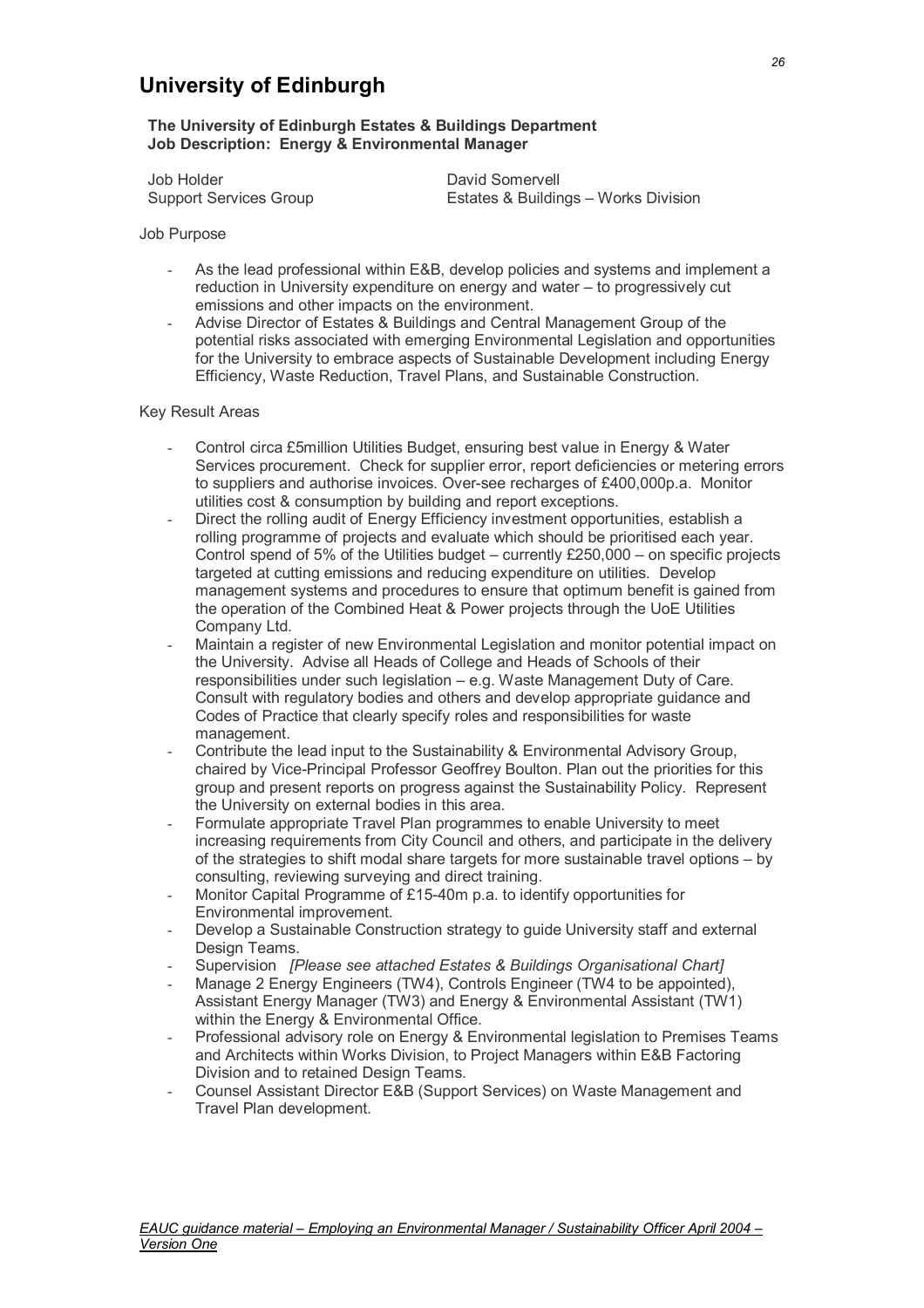- Advise Director of Estates & Buildings on wide range of issues associated with Sustainable Development.
- Participate in the management team within Works Division to ensure integration of Energy & Environmental priorities within the delivery of Reactive, Planned, and Major Replacement maintenance programmes.
- Communicate directly with Estates & Buildings staff at all levels to raise awareness of sustainability issues.
- Distribute guidance and advice to a wide range of staff in the Schools and Colleges on Utilities and Waste.
- Liaise directly with Assistant Director (Property) in Accommodation Services on Utilities procurement etc.
- Consult with university client representatives and direct with external professional Design Teams, appointed Contractors and Sub-Contractors to ensure they meet University specifications.
- Maintain regular contact with officials within the Regulatory bodies such as SEPA and the Environment Agency and ensure their evolving best practices are disseminated across the University.
- Assist in the procurement and subsequent monitoring of Environmental Services Specialist Providers.

#### Decision Making

- Discuss and agree Operational Plans and Budget for the Energy & Environmental Office with Depute Director of E&B (Works Division); report subsequent out-turn expenditure regularly to Director of Estates.
- Take most decisions independently on Utilities management and procurement supported where appropriate by Director of Procurement and other HE sector bodies such as the Energy Consortium as necessary – and recommend appropriate suppliers for all major utilities supplies to the University Secretary / Director of CS.
- Self-directed in the key lead responsibility for raising awareness among the University – including among senior management – of the potential impact of emerging Sustainable Development imperatives, whether identified in formal legislation or through best practice in corporate ethical and social responsibility.

#### Problem Solving

- Pre-empt problems that might face the University in the development of the Estate due to new legislation etc and foresee ways in which costs might be eliminated or minimised through Whole Life Costing etc.
- Initiate monitoring of legislation and keep abreast of best practice in comparable large estates to ensure that appropriate solutions are identified that can be implemented in the complex context of the University.

#### Direction of Work

- Report directly to Depute Director of Estates & Buildings (Maintenance) on budgetary aspects of Utilities and submit annual prioritised lists of projects for approval by EPAG – the Estates Advisory Group.
- Develop strategic approach to the overarching advisory role to the University with Director of Estates & Buildings and submit proposed policies and programme of action for approval by Sustainability & Environmental Advisory Group – sometimes for onward transmission to CMG and University Court.
- Initiate dialogue and discussion with Assistant Director of Estates (Support Services) regarding development of Waste Management standards and services; advise and counsel same on Travel Plan development and assist in preparation of specific policies and programmes for consideration of Transport Advisory Group – sometime for onward transmission to CMG for adoption by the University Court.
- Where necessary, seek support and advice from professional associations such as Institute of Environmental Management and Assessment (IEMA) and the Environmental Association for Universities & Colleges.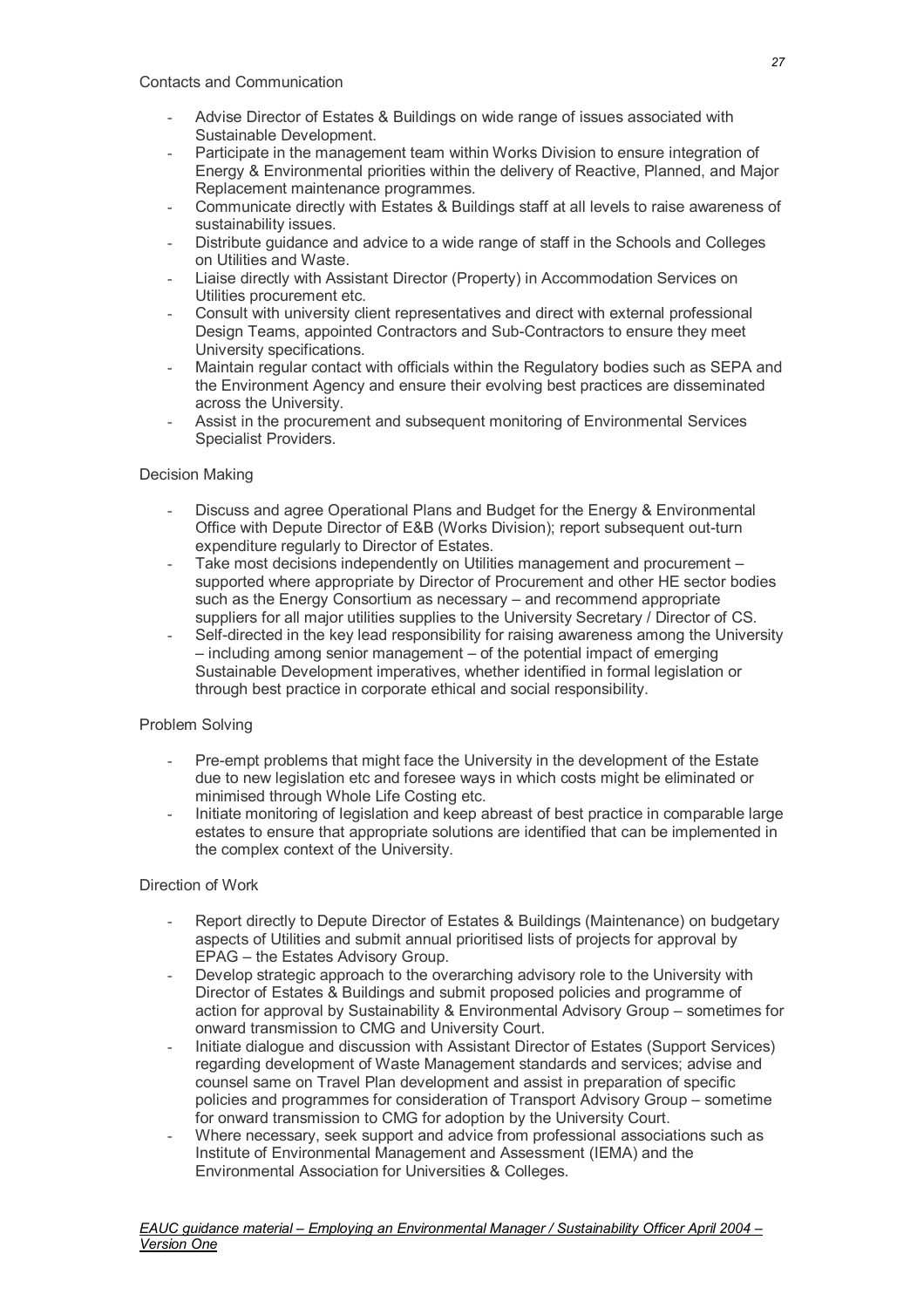- This is a strategic role that requires long-term advanced planning and foresight. While much of the Utilities management and energy efficiency programme is cyclic in nature – with annual or triennial contract rounds – the other aspects of the role require a distinctly considered approach.
- This involves monitoring European and UK legislation, tracking current and emerging technical and management options for improving performance and transposing this into the context of this University.
- Most of this research is self-motivated with support drawn from a wide range of information sources – some technical, some institutional – together with a network of colleagues in other Universities across the UK.

#### Knowledge, Skills and Experience

- Educated to degree level or equivalent with professional qualifications in an estates related discipline; preferably with an additional qualification in energy or Environmental matters.
- Considerable professional experience gained over a number of years operating at a senior level in management of the private of public sector – leading on energy and Environmental issues.
- Self-motivating, able to work on own initiative and liaise effectively with Managers and professional staff in many disciplines throughout the University and professionals beyond in the wider community.
- High level of communications skills including preparation / editing of reports for senior management – is essential, and marketing and delivery of training modules on specialist subjects highly desirable.
- Literacy and numeracy, including reasonably advanced computer skills, are essential.
- A current clean driving licence is highly desirable but not essential.

Revision agreed 2003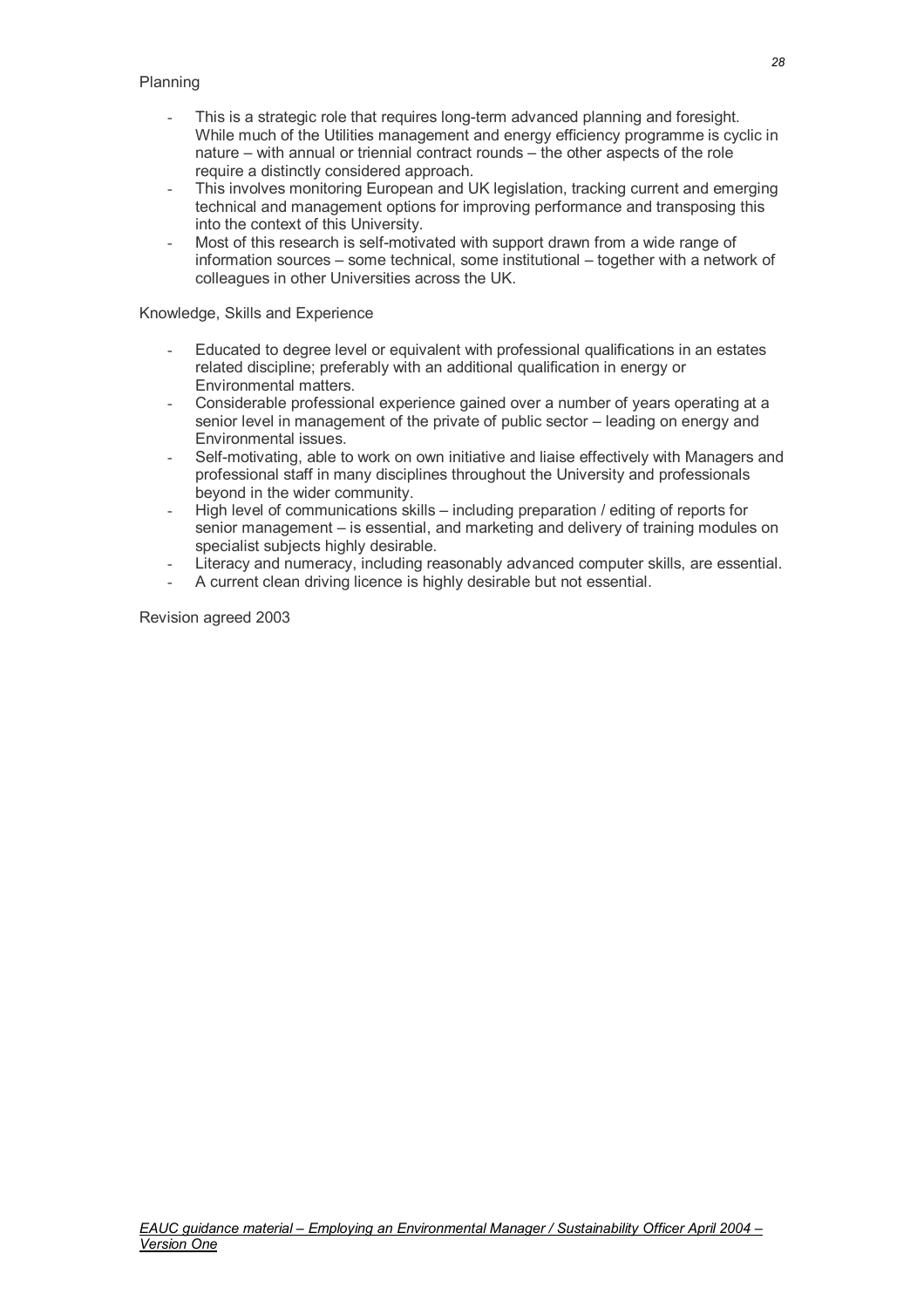

Facilities Directorate

**Sustainability Co-ordinator** 

**Salary: £14256 to £15812 per annum** 

Sheffield Hallam University has the vision to be a leading sustainable university. Responsibility for the sustainable operation of the University has been given to the Facilities Director. The Sustainability Co-ordinator will be based within the Facilities Directorate and will have a critical role to play in the development and promotion of those sustainable operations.

You will be educated to degree level within a relevant subject area or have an equivalent qualification/experience. In addition, you should be able to demonstrate a commitment to the aims of sustainability and have relevant experience. An ability to work with others is also essential and the post will require some work outside of normal office hours.

For an application form and further details, please contact:

FD Staffing and Information Section, Unit 8, Science Park, Sheffield Hallam University, City Campus, Howard Street, Sheffield, S1 1WB. Tel: 0114 225 3083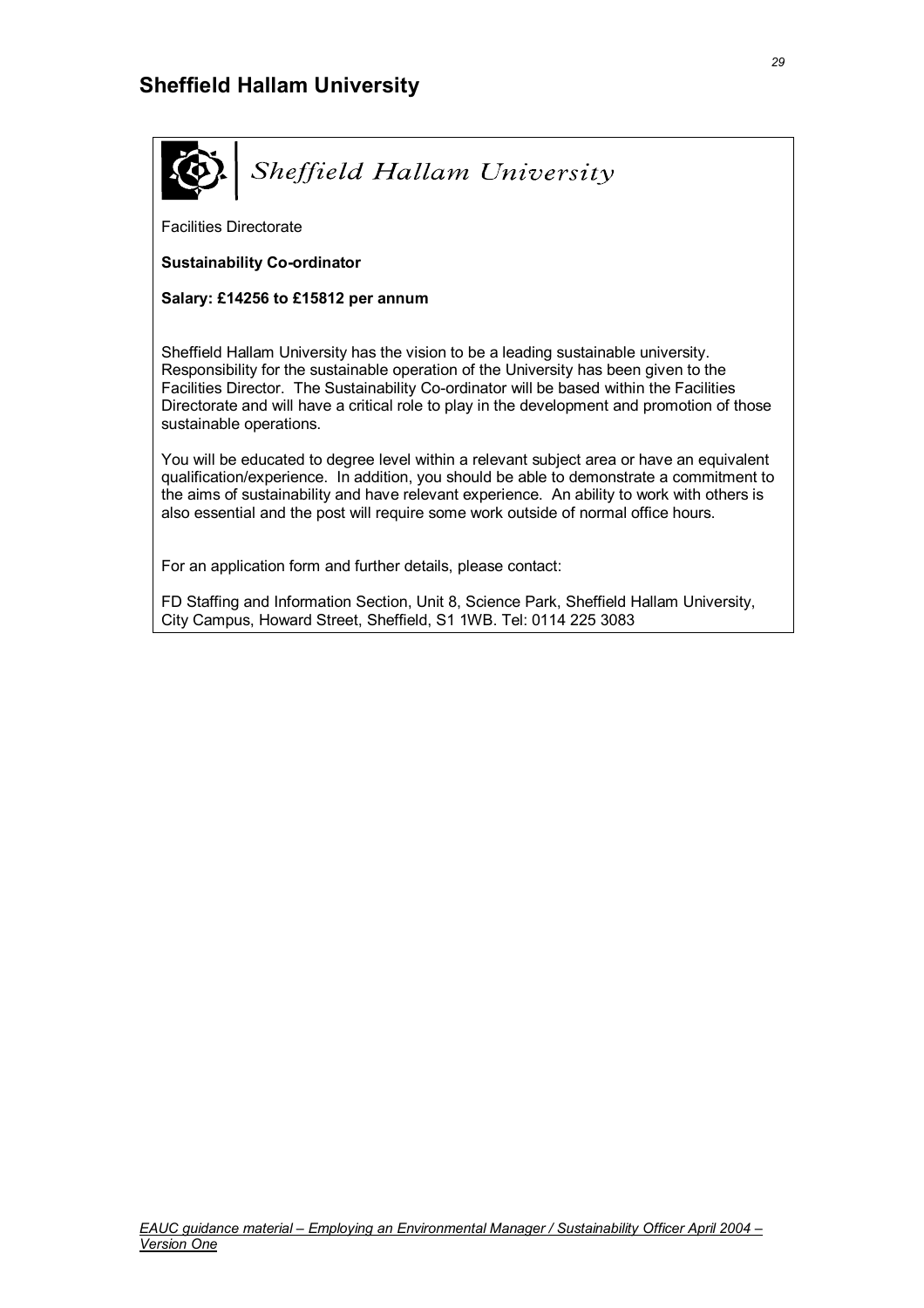### **University of St Andrews**

Estates and Buildings Office Environment Manager

Job Description

**1. JOB DETAILS TITLE:** Environment Manager  **DEPARTMENT:** Estates & Buildings Office  **ACCOUNTABLE TO:** Director of Estates & Buildings Office **REPORTS TO:** Director of Estates and Buildings Office

### **Key Tasks:**

- Prepare Environmental management policies in accordance with the Estates Strategy including action plans
- Provide advise on the implication of Government policy regarding Environmental management and their likely financial impact
- Develop a Green Transport Plan for the university
- Supply training and information at regular intervals to the university community
- Assist with the development of Environmental Impact Assessments
- Providing advice to external consultants and in house teams regarding Environmental specifications for capital and revenue projects. E.g. BREEAM standards
- Conduct Environmental audits of the estate including the external and internal environment
- Represent the university on local and regional groups
- Act as Project Manager for environment related projects from inception to completion including consultation with statutory bodies
- Advise on best practice for waste management
- Data collection and providing management reports
- Work with external partners to develop "best practice" advisory guidance and to effectively communicate agreed policies to stakeholders
- Oversee the formulation and implementation of energy policies in accordance with the university's Estates Strategy and good practice guidance
- Procure utilities contracts in accordance with the Financial Regulations
- Provide regular information to the university community to influence attitudes and practices to conserve energy
- Identify realistic energy conservation targets and monitor progress
- Provide energy conservation training to university staff
- Conduct energy audits of buildings and providing action reports
- Provide regular management reports
- Represent the university on local and regional energy groups
- Advise the university on Government policy including the budgetary impact(s) and provide action reports
- Provide advise to external consultants and in house staff on energy related specifications for capital and revenue projects
- Data collection and providing management reports
- Act as Project Manager for energy related projects from inception to completion including consultation with statutory bodies

### **Financial Management:**

- Manage and monitor delegated budgets and assist with the preparation of future budget plans
- Ensure that expenditure against delegated budgets is in accordance with University Financial Regulations
- Provision of financial management reports to colleagues in the Estates and Buildings Office, Residential and Business Services and other Schools/ Units
- Deal with customers enquires regarding accounts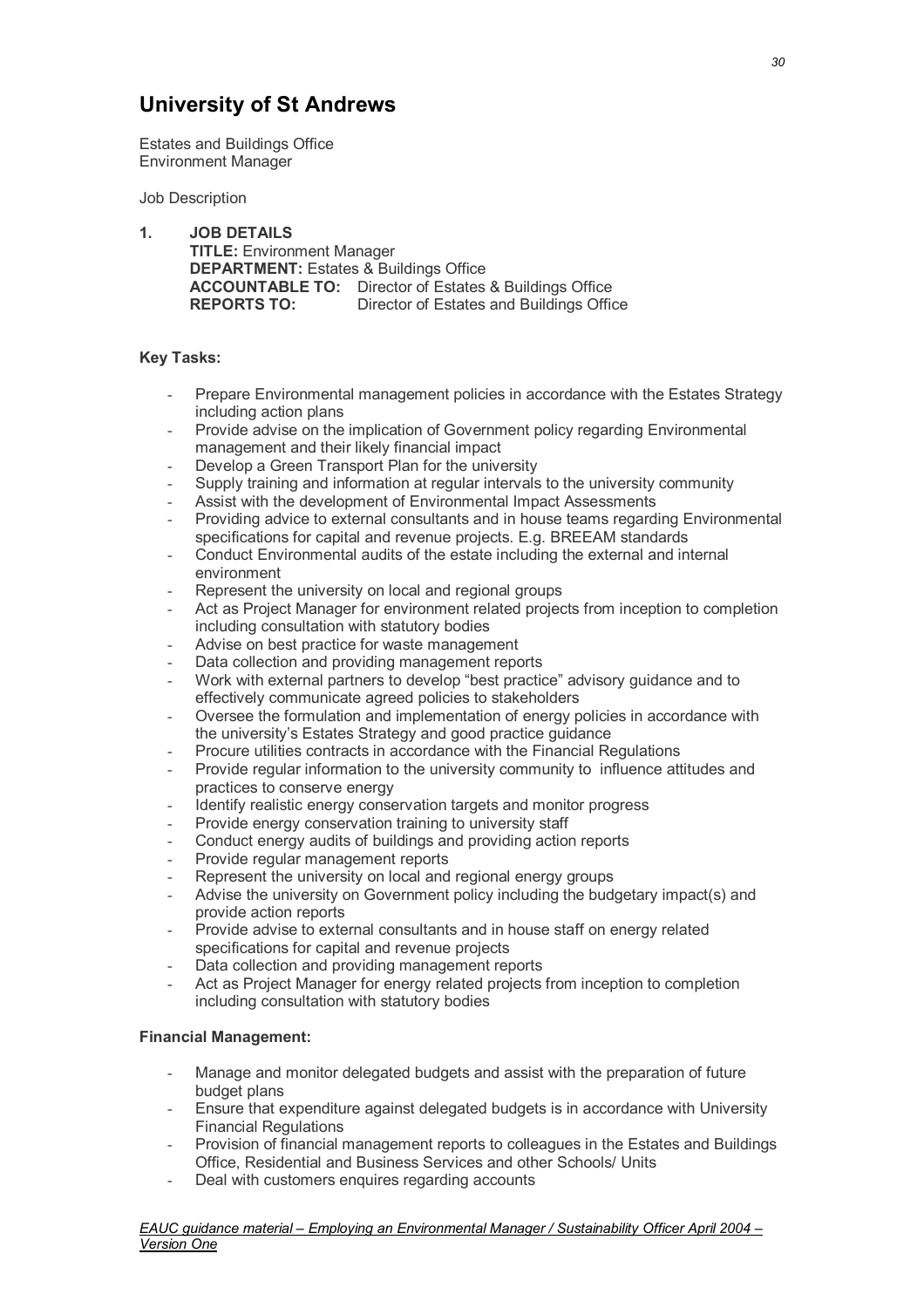- Process energy accounts
- Develop systems to reduce supply chain costs
- Contribute to the annual provision of statistical returns for the Estates Management Statistics Initiative
- Conduct investment appraisals by using DCF and NPV or other recognised techniques
- Provide information to enable annual returns to SHEFC and other initiatives

### **Health and Safety at Work:**

- Ensure, where appropriate, that the Estates and Buildings Office complies with it's statutory obligations
- Conduct risk assessments and safety surveys when necessary
- Conduct risk assessme<br>- Assess training needs

#### **IT Management**:

- Contribute to the introduction and development of IT systems
- Contribute to the development of the Estates and Buildings Office Website
- Develop and maintain energy monitoring and targeting systems
- Contribute to the development of the Building Management System to ensure that optimal savings are being accrued
- Have working experience of Microsoft Office

#### **Essential Skills, Qualifications and Attributes of the Environment Manager**:

The Environment Manager must have a minimum of 3 years experience at a middle level in a relevant organisation and possess an HNC or equivalent in an appropriate discipline. Preferably, the post holder will be professionally qualified and have current membership in an appropriate body.

The post holder must be able to demonstrate that they have comprehensive experience of delivering the key tasks of the post over a period of 3 years with particular emphasis on influencing other stakeholders to engage the concepts of Environmental and energy management. In particular, the post holder must have experience of managing the design and implementation of Green Transport Plans and Environmental specifications for capital construction works

Project management skills (from inception to completion) with a proven track record in delivering projects on time, within budget, an emphasis on value for money and meeting the Clients expectations is desirable.

Experience of formulating appropriate policies and implementing them by engaging with other stakeholders to ensure successful outcomes is an essential attribute. Therefore, the post holder will possess excellent communication skills, as they will also be expected to lead training sessions for university staff.

A detailed knowledge of Government strategy and policy regarding the environment and a proven ability to interpret and inform senior management of their consequences together with comprehensive recommendations is a core task of the job.

The Environment Manager must be able to demonstrate a detailed track record of being an enthusiastic and effective team player with experience of leading and influencing internal and external resources to ensure successful outcomes. For example, persuading others of the merits of new methods of working to conserve energy. The post holder must be able to adequately prioritise their workload and work towards completing tasks within agreed timescales.

The Environment Manager will be committed to:

- Continuous improvement of service delivery to the university
- Change management
- Value for Money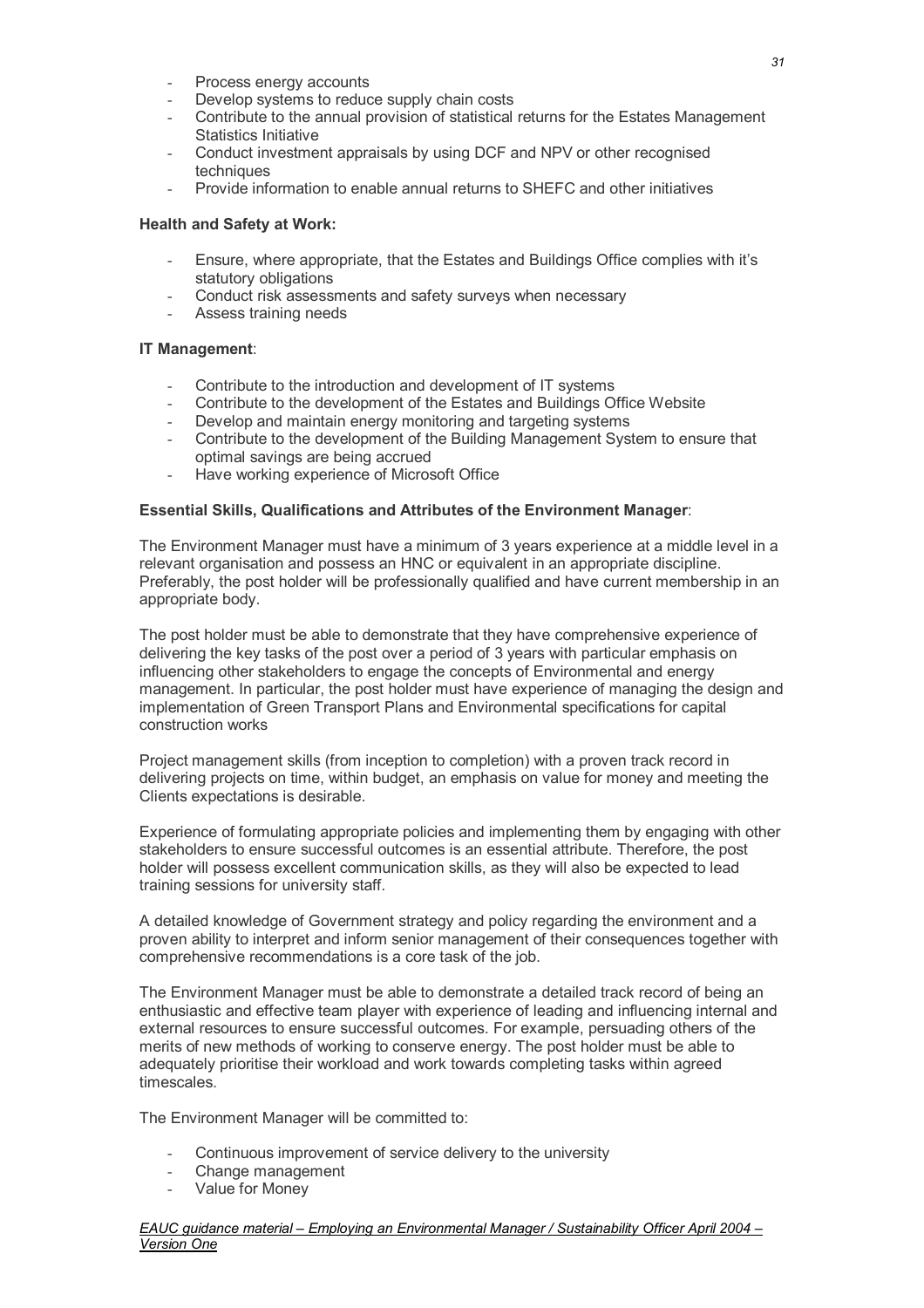- Continuous Professional Development
- Efficiency, Economy, Effectiveness and Excellence
- Performance Management
- Self-motivation
- Promoting good practice in energy conservation and Environmental management to the university community
- Education programmes
- Working within challenging timescales and budgets
- Being innovation and imaginative
- The promotion of teamwork within the Estates and Buildings Office
- Challenging conventional and traditional management values
- Effective communication with all stakeholders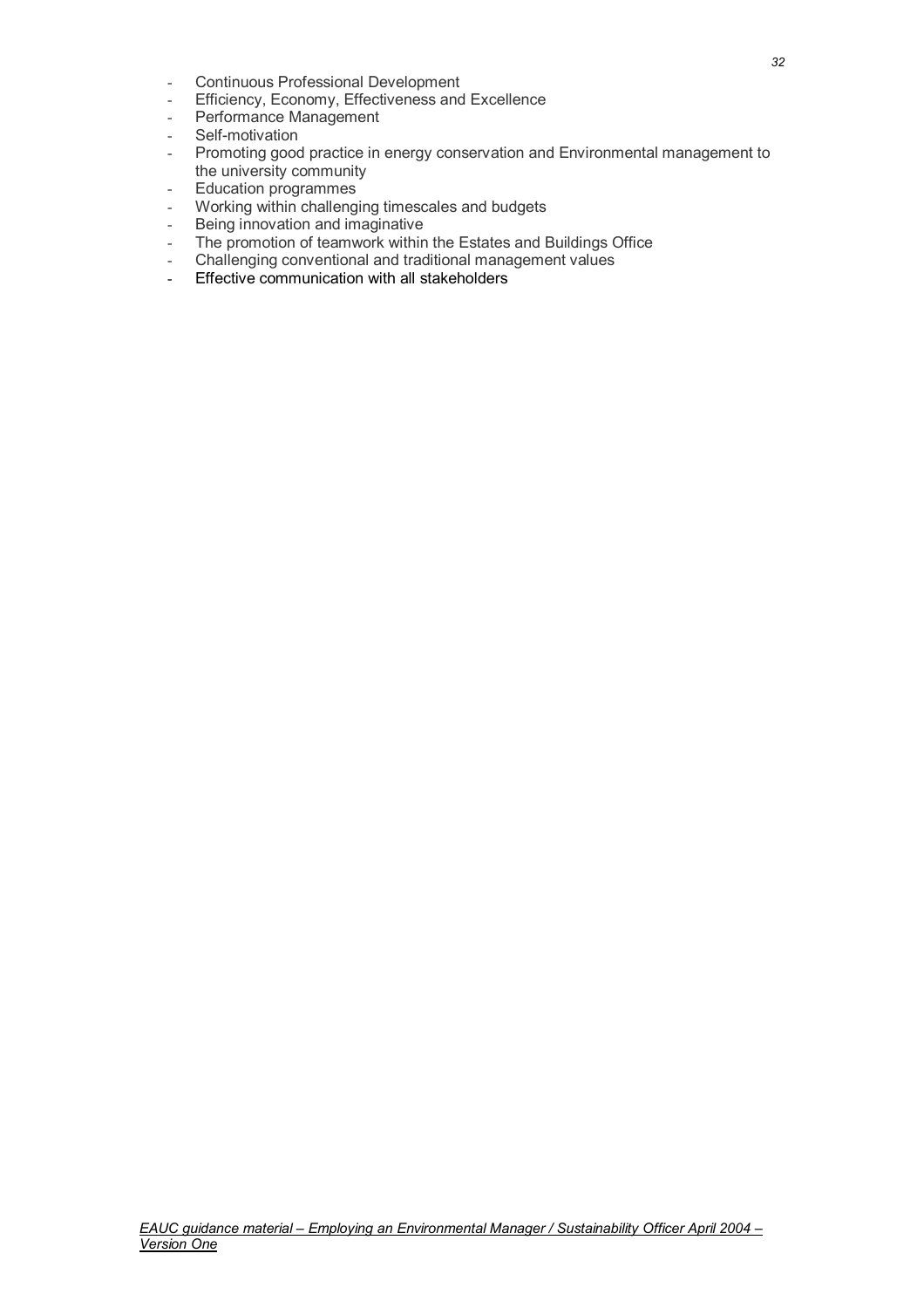## **Oxford Brookes University**

| Directorate/School                                      | Directorate of Estates and Facilities Management                                                                                                                                                                                                                                                                        |
|---------------------------------------------------------|-------------------------------------------------------------------------------------------------------------------------------------------------------------------------------------------------------------------------------------------------------------------------------------------------------------------------|
| Title of Post                                           | Environmental Co-ordinator                                                                                                                                                                                                                                                                                              |
| Grade of Post                                           | PO (scp 32-35)                                                                                                                                                                                                                                                                                                          |
| Post Number                                             | 14184                                                                                                                                                                                                                                                                                                                   |
| $FT$ or % P/T                                           | <b>Full Time</b>                                                                                                                                                                                                                                                                                                        |
| Principal Location of Work                              | Headington Hill/Gipsy Lane Campus                                                                                                                                                                                                                                                                                       |
| Immediate Line Manager                                  | Deputy Director Estates & Facilities Management                                                                                                                                                                                                                                                                         |
| <b>Staff Managed</b>                                    | None                                                                                                                                                                                                                                                                                                                    |
| <b>Qualifications Required for Post</b>                 | Degree status                                                                                                                                                                                                                                                                                                           |
| <b>Experience Required for Post</b>                     | Experience of working in a similar position in a large<br>organisation. Good all round knowledge of<br>Environmental issues, management systems and<br>regulations.                                                                                                                                                     |
| Overall Purpose of Post                                 | To act as the University's focal point for Environmental<br>issues, co-ordinating and promoting Environmental<br>policy within the University and outside, including<br>assisting with monitoring compliance with legislation.<br>To lead on the development and implementation of<br>Environmental management systems. |
| <b>MAIN DUTIES</b>                                      |                                                                                                                                                                                                                                                                                                                         |
| arranging various events and Environmental initiatives. | 1. To co-ordinate, raise awareness, promote and implement the University's Environmental<br>Policy with Schools, Directorates, staff, students and external organisations, including<br>To assist with the development of the University's Environmental and Transport Policies                                         |

- 2. To assist with the development of the University's Environmental and Transport Policies.
- 3. To lead on the development of formal Environmental Management Systems, liasing with Schools, Directorates and senior management.
- 4. To work with the University Safety Officer in the monitoring of University compliance with Environmental legislation, including, where necessary the development and implementation of remedial action plans.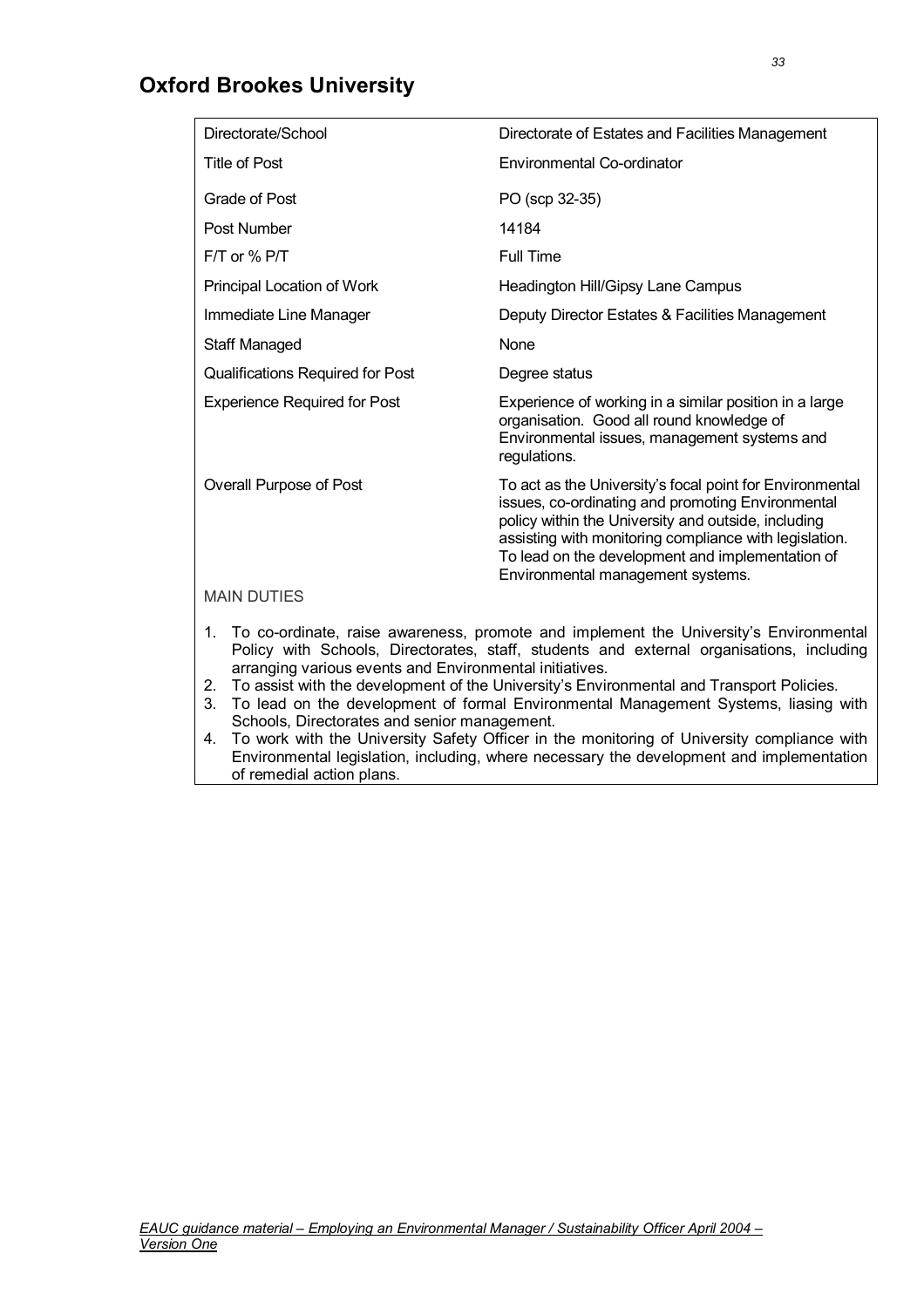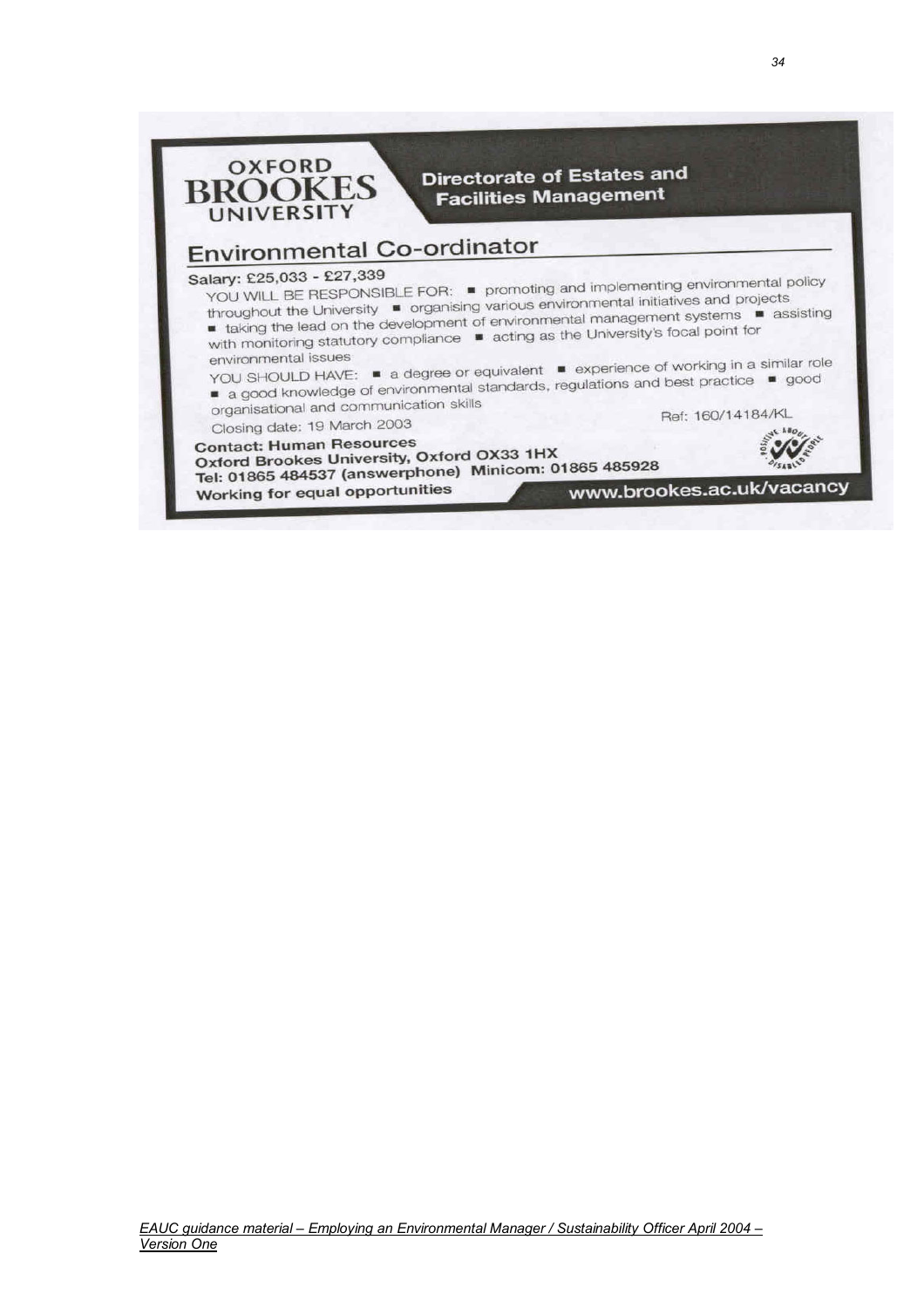#### **Estates Services Environmental Manager**

The University of Sheffield is seeking to recruit an Environmental Manager to develop its Environmental policies and practices and to establish an Environmental Management System for the University.

The successful candidate will develop policies and practices for the University, including Environmental audits and risks, waste management and responsible procurement. They will advise on legislation, opportunities for funding and on the University's transport strategy. A key role will be to be awareness of Environmental issues amongst the University community and its stakeholders

The successful candidate will be a good Honours graduate in a relevant subject, have a minimum 5 years experience in a large organisation and posses excellent communication, IT and organisational skills. Membership to a professional body is desirable.

#### **Estates Services Environmental Manager**

- 1. The principles duties of the Environmental Manager are to devise and implement an Environmental Management Systems for the University which will include:
	- Development policies, procedures and guidelines for continual improvement in all areas of Environmental performance and sustainable development
	- Develop and implement a waste management strategy, including emissions to air and water
	- Coordinating the Energy Office staff with the aim of integrating energy policy into the Environmental strategy
	- Being aware of, and advising on the impacts of Environmental legislation for the University as a business
	- Conducting Environmental audits to monitor and risk assess Environmental performance, ensuring compliance with relevant legislation and striving for continuous improvement
	- Promoting Environmental issues throughout all the operations of the University by advising best practice techniques
	- Liasing with Procurement on developing a responsible purchasing policy to minimise waste generation and maximise recycling opportunities.
- 2. Review and promote the University Transport Strategy as an integral part of the Estates Strategy, liasing as appropriate with bodies such as the City Council, community groups and local transport executive.
- 3. Identify opportunities to fund Environmental projects from available EU, Government and other sources, to coordinate the preparation of submissions and to mange successful bids.
- 4. Strengthen links between University academic work on Environmental issues and its operation practices, through liasing with groups such as research strategy groups and teaching quality review group.
- 5. Make recommendations on the external environment and appearance of the University campus, to improve safety, access and its image to staff, students and University stakeholders.
- 6. Take a lead in representing and promoting the University on Environmental and sustainability issues amongst local stakeholders, local community organisations and other similar bodies.
- 7. Manage the Environmental Office staff, ensuring that objectives are cost effective, consistent with good practice and University policies, and that they are achieved.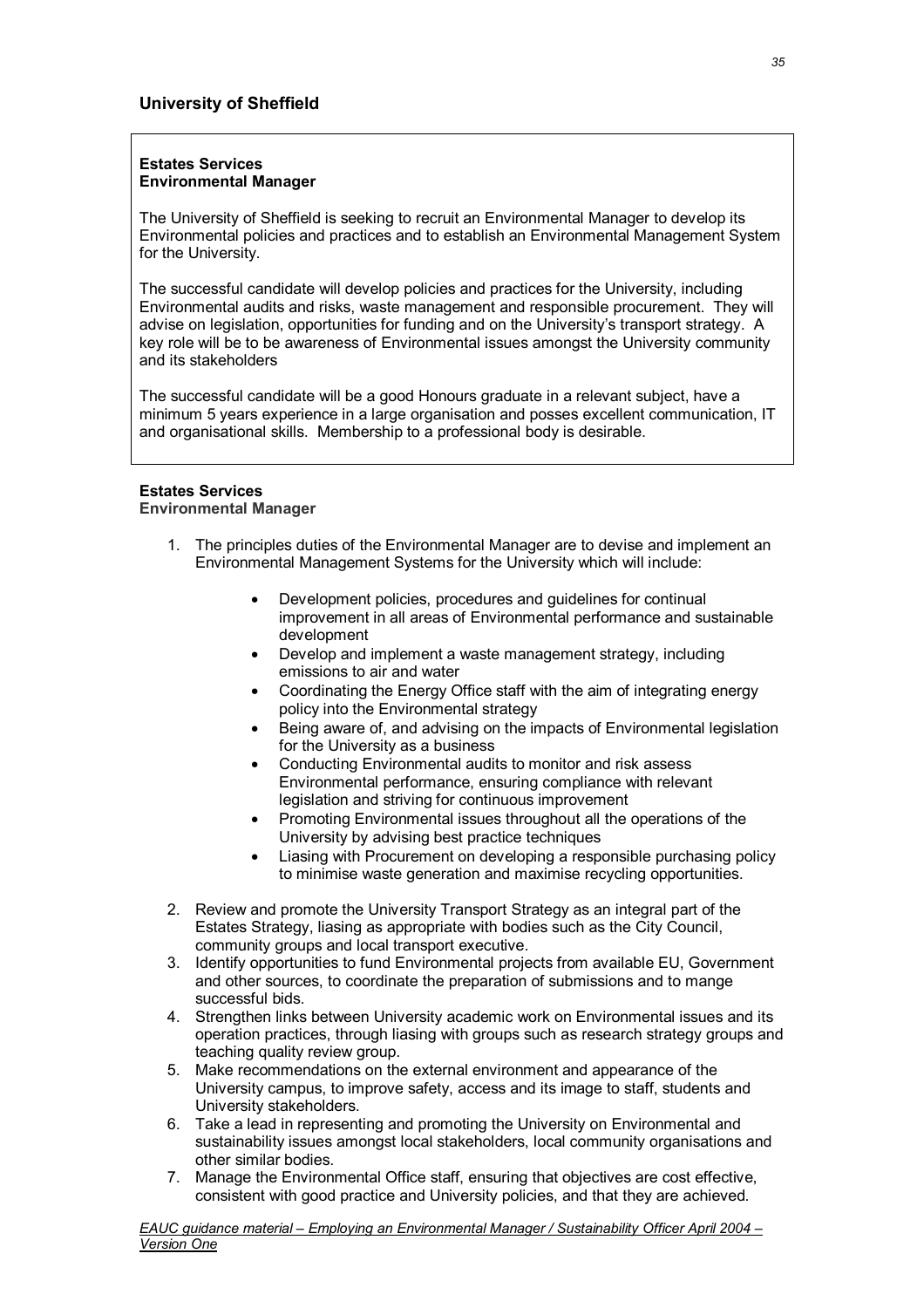8. Provide documents, information and other support for University committees on Environmental matters.

### Person Specification

- Good honours graduate in an Environmental or other related subject
- Minimum of 5 years experience of Environmental management in a large organisation
- Excellent written and communication skills
- Ability to develop and present complex ideas clearly and effectively<br>• Ability to persuade, liase and interact effectively with all groups
- Ability to persuade, liase and interact effectively with all groups
- Skills and experience of managing a team of staff
- Good IT skills
- Member or working towards membership of a suitable body such as IEMA is preferred but not essential.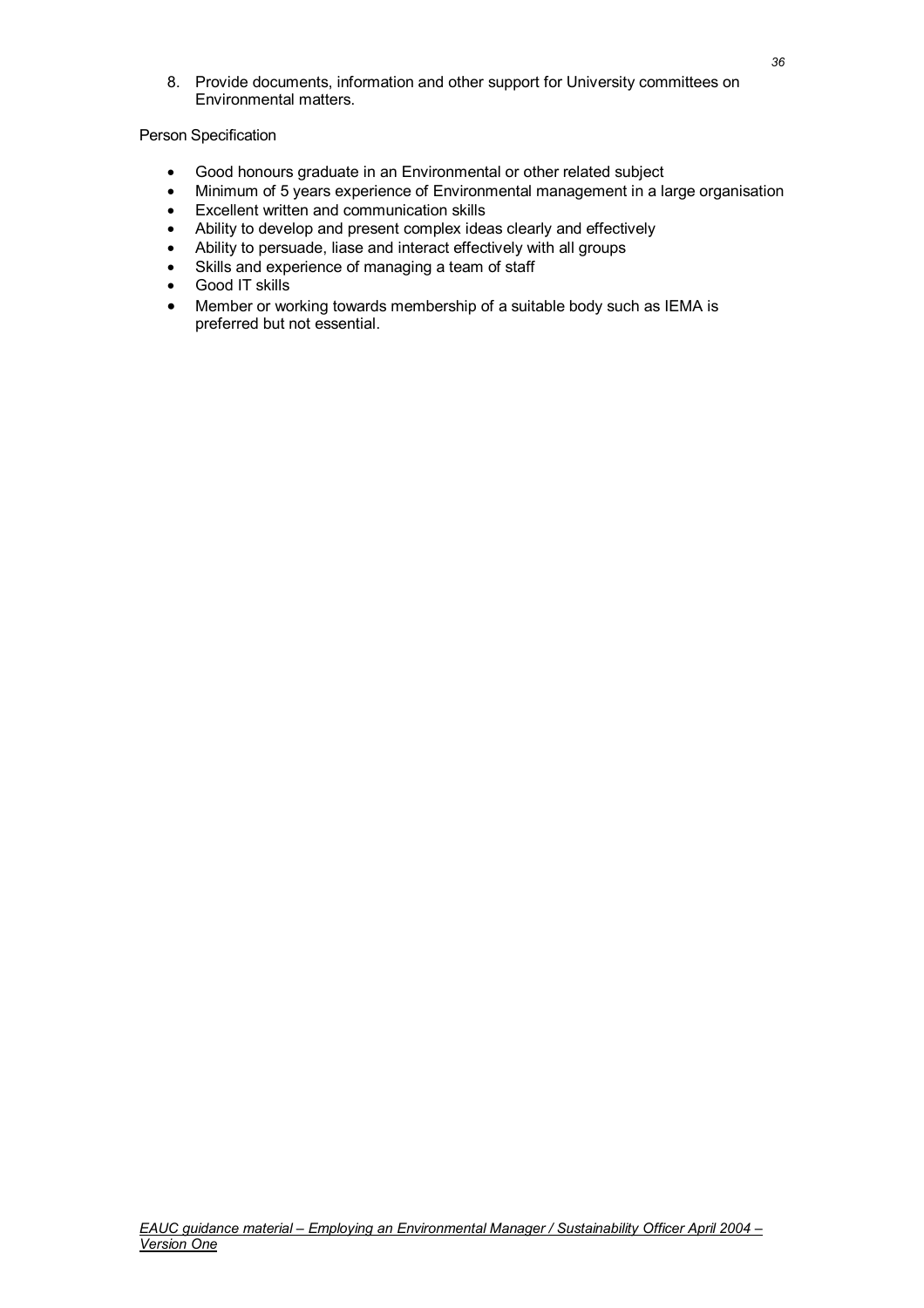### **Stow College**

PROJECT OFFICER SUSTAINABLE DEVELOPMENT CO-ORDINATOR (2 YEAR FIXED TERM)

**ROLE**: Co-ordinate the work of the project incorporating sustainable development into the curriculum.

### **RESPONSIBILITIES**

- Sustainable Development
- Project Management
- Advisory/PR
- Liaison

#### **SUSTAINABLE DEVELOPMENT**

- To assist in the academic co-ordination in the area of sustainable development.
- To support the teaching departments to embed sustainable development themes into the curriculum.
- Co-ordinate the delivery of discreet unrelated programmes of study.

#### **LIAISON**

- Liaise with the Strathclyde European Partnership.
- Liaise with Heads of Department and other appropriate staff.

#### **ADVISORY/PR**

- Provide specialist advice and participate in the steering groups deliberations.
- Promote a culture of sustainable development throughout the college.

#### **PROJECT MANAGEMENT**

- Identify appropriate strands of sustainable development to be included in the project.
- Identify and apply appropriate measuring tools to the performance of the project.
- Establish timelines for the different strands of the project.
- Analyse and evaluate all strands o the project both qualitatively and quantitively using sustainable development techniques.

### **OTHER DUTIES**

- Undertake administrative duties as required.
- Attend meetings as required.

#### **GENERAL**

- Complies with the "Principles of Good Practice" contained within the Data Protection Act 1998: Copyright Act 1986: Health & Safety Legislation and Control of Substances Hazardous to Health (COSHH).
- Comply with the Health and Safety Legislation by fulfilling your safety responsibilities as outlined in the College's Health and Safety Policy and Procedures Manual.
- Carry out any other duties as required by the Quality Manager or other members of the Senior Management team.

### **CONDITIONS OF APPOINTMENT**

The Conditions of Service of the post are those currently applicable to academic staff in the College.

*EAUC guidance material – Employing an Environmental Manager / Sustainability Officer April 2004 – Version One*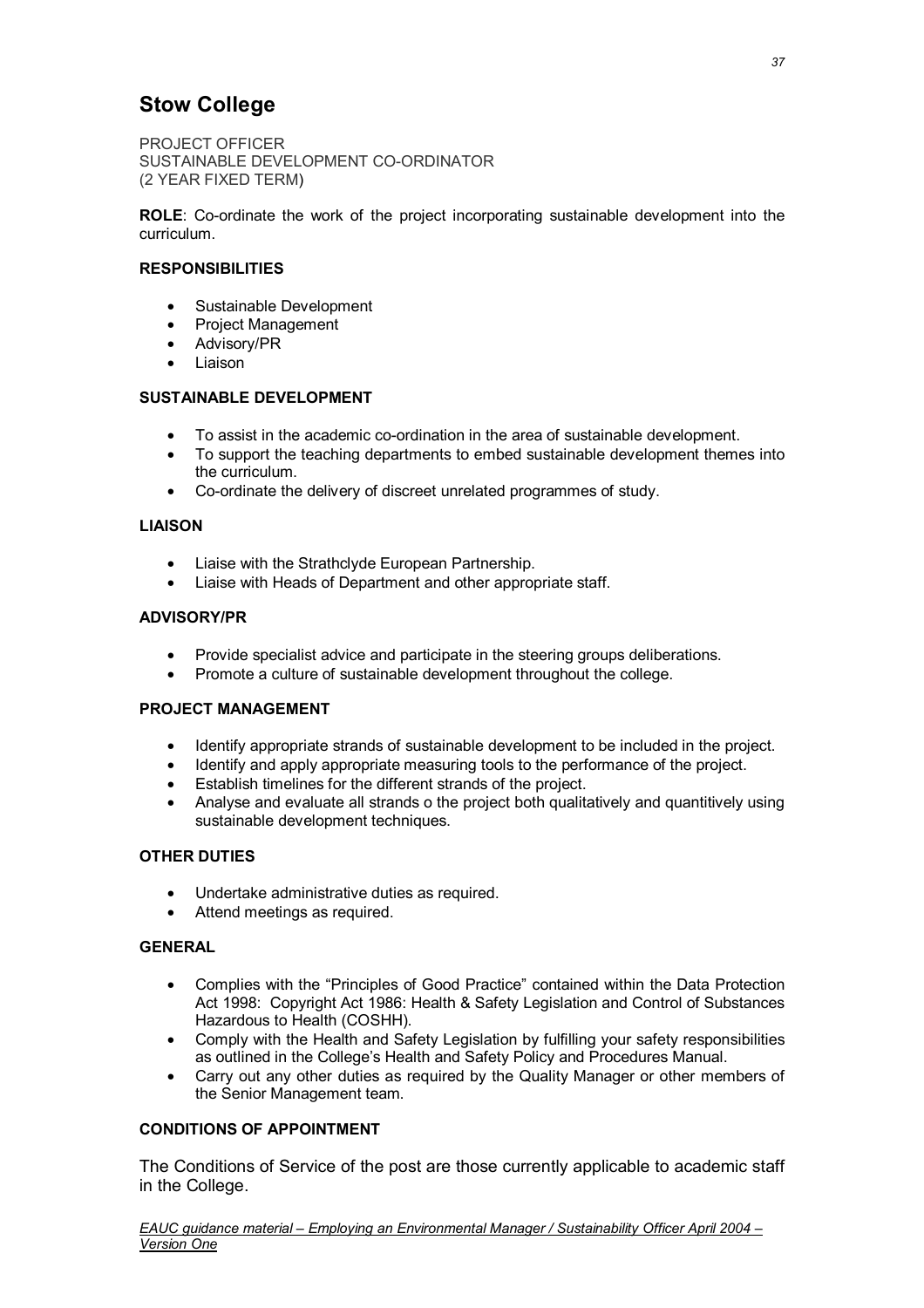**Environmental Manager 4 years fixed-term Grade ALC 2- 3 Salary range: £21,125 - £33,679 per annum.**

To plan and implement measures to deliver environmental improvement and financial savings within the University of Bradford. With a minimum of 3 years experience in a large organisation in a similar role, you will have a proven record of action planning and implementing measures to tight deadlines and budgets, in order to improve environmental performance in areas of energy, water and waste.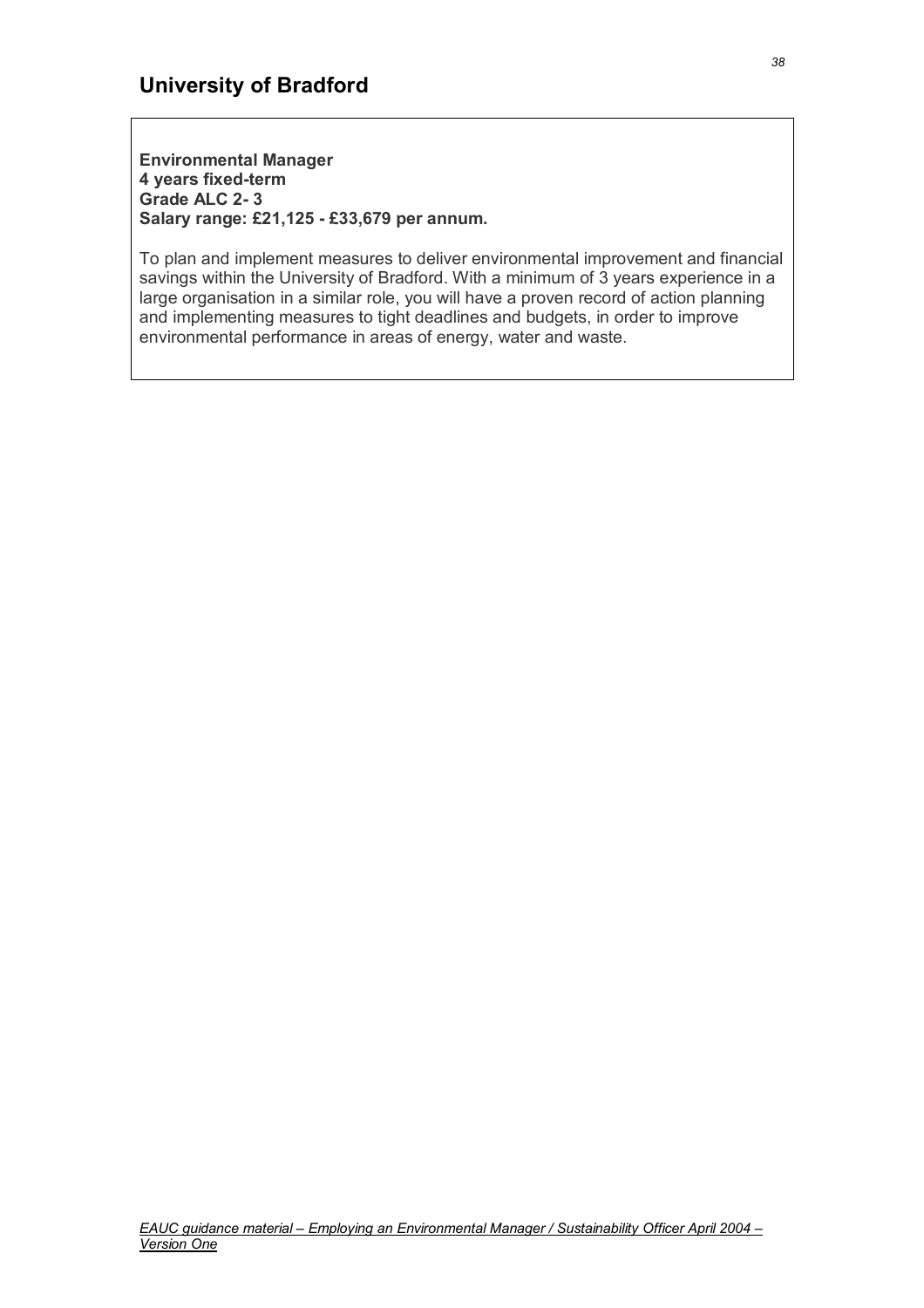|                         | Essential                                                                                                                                                                                                                                                                                                                                                                                                                                                                                                                                                                                                                                                                                 | <b>Desirable</b>                                                                                                                                                                                                                                                                                                                                           | How Identified/Verified                        |
|-------------------------|-------------------------------------------------------------------------------------------------------------------------------------------------------------------------------------------------------------------------------------------------------------------------------------------------------------------------------------------------------------------------------------------------------------------------------------------------------------------------------------------------------------------------------------------------------------------------------------------------------------------------------------------------------------------------------------------|------------------------------------------------------------------------------------------------------------------------------------------------------------------------------------------------------------------------------------------------------------------------------------------------------------------------------------------------------------|------------------------------------------------|
| Qualifications          | qualification, in a<br>Degree, or other appropriate higher-level<br>relevant background discipline                                                                                                                                                                                                                                                                                                                                                                                                                                                                                                                                                                                        | Professional Qualifications<br>EMA accreditation                                                                                                                                                                                                                                                                                                           | Application Form/CV<br>Sight of qualifications |
| Experience              | environmental performance in areas of energy, water or<br>Minimum 3 years experience in a large organisation,<br>implementing environmental improvements in areas of<br>lementing<br>measures to tight deadlines and budgets to improve<br>Proven record of action planning and impl<br>energy, water or waste.<br>waste.                                                                                                                                                                                                                                                                                                                                                                 | expenditure plans, monitoring and targeting<br>Ability to prepare business cases, capital<br>Public sector experience<br>systems                                                                                                                                                                                                                           | Application Form/CV<br>References<br>Interview |
| Knowledge<br>Skills and | Ability to communicate clearly and effectively orally and in<br>written form to senior management and varied target<br>monitoring data and use this to produce clear and targeted<br>or evidence of<br>Ability to liase with academic staff and co-ordinate with<br>Ability to offer leadership for a programme of action to<br>High standards of Word processing, graphics, report<br>Ability to handle and co-ordinate a wide range of<br>cross-functional Environmental Strategy Group.<br>presentation and multi media presentations<br>Awareness of key environmental issues,<br>audiences on plans and target.<br>delivery of clear results.<br>capacity to learn.<br>action plans. | onger-term environmental management activities<br>Ability to engage with a range of stakeholders to<br>formulate and communicate longer term plans.<br>Familiarity with computer spreadsheets and<br>Ability to develop team based approach to<br>Knowledge of environmental legislation.<br>various packages for handling data.<br>within the University. | Application Form/CV<br>References<br>Interview |
| Qualities<br>Personal   | Personal commitment to environmental responsibility and<br>Demonstrable commitment to equal opportunities.<br>Committed to continuing personal/professional<br>Flexible approach to working<br>Good team worker<br>sustainability.<br>development.                                                                                                                                                                                                                                                                                                                                                                                                                                        |                                                                                                                                                                                                                                                                                                                                                            | References<br>Interview                        |

EAUC guidance material - Employing an Environmental Manager / Sustainability Officer April 2004 - Version One *EAUC guidance material – Employing an Environmental Manager / Sustainability Officer April 2004 – Version One*

**UNIVERSITY OF BRADFORD** 

UNIVERSITY OF BRADFORD

**Department of Estates and Facilities** 

**ENVIRONMENTAL MANAGER** 

**Department of Estates and Facilities<br>ENVIRONMENTAL MANAGER<br>POST SPECIFICATION** 

**POST SPECIFICATION**